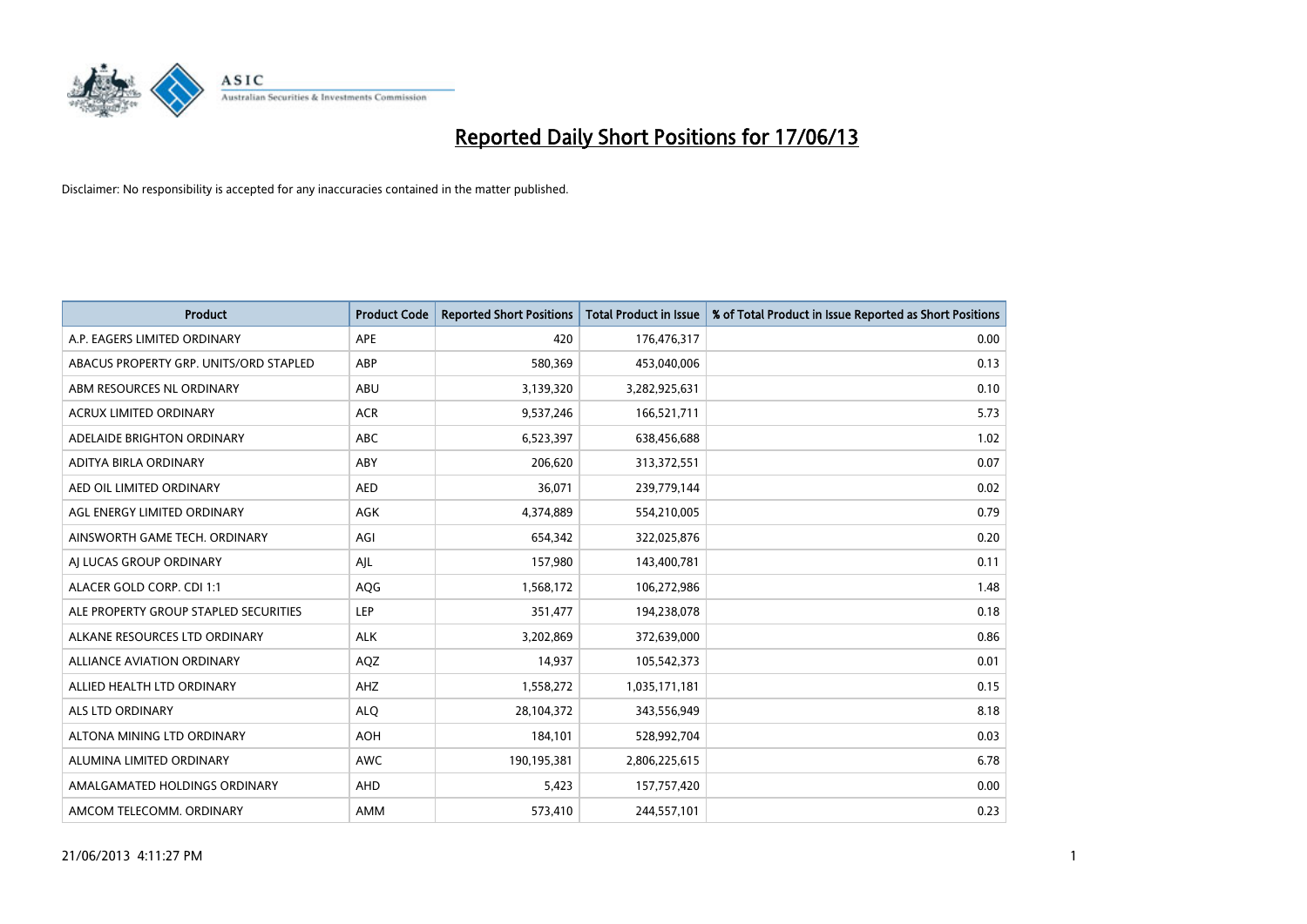

| <b>Product</b>                          | <b>Product Code</b> | <b>Reported Short Positions</b> | <b>Total Product in Issue</b> | % of Total Product in Issue Reported as Short Positions |
|-----------------------------------------|---------------------|---------------------------------|-------------------------------|---------------------------------------------------------|
| AMCOR LIMITED ORDINARY                  | <b>AMC</b>          | 4,309,397                       | 1,206,684,923                 | 0.36                                                    |
| AMP LIMITED ORDINARY                    | AMP                 | 15,902,770                      | 2,944,564,649                 | 0.54                                                    |
| AMPELLA MINING ORDINARY                 | <b>AMX</b>          | 930,641                         | 248,000,493                   | 0.38                                                    |
| ANGLOGOLD ASHANTI CDI 5:1               | AGG                 | 1                               | 89,207,765                    | 0.00                                                    |
| ANSELL LIMITED ORDINARY                 | <b>ANN</b>          | 10,519,250                      | 130,631,752                   | 8.05                                                    |
| ANTARES ENERGY LTD ORDINARY             | <b>AZZ</b>          | 430,421                         | 255,000,000                   | 0.17                                                    |
| ANZ BANKING GRP LTD ORDINARY            | ANZ                 | 15,750,158                      | 2,743,949,704                 | 0.57                                                    |
| APA GROUP STAPLED SECURITIES            | <b>APA</b>          | 7,967,625                       | 835,750,807                   | 0.95                                                    |
| APN NEWS & MEDIA ORDINARY               | <b>APN</b>          | 18,931,835                      | 661,526,586                   | 2.86                                                    |
| AOUARIUS PLATINUM. ORDINARY             | <b>AOP</b>          | 9,149,765                       | 486,851,336                   | 1.88                                                    |
| AQUILA RESOURCES ORDINARY               | AQA                 | 13,831,349                      | 411,804,442                   | 3.36                                                    |
| ARAFURA RESOURCE LTD ORDINARY           | ARU                 | 8,367                           | 441,270,644                   | 0.00                                                    |
| ARB CORPORATION ORDINARY                | <b>ARP</b>          | 405,701                         | 72,481,302                    | 0.56                                                    |
| ARDENT LEISURE GROUP STAPLED SECURITIES | AAD                 | 2,076,355                       | 397,803,987                   | 0.52                                                    |
| ARENA REIT ORDINARY UNITS               | <b>ARF</b>          | 1,141,670                       | 206,342,963                   | 0.55                                                    |
| ARISTOCRAT LEISURE ORDINARY             | ALL                 | 7,968,571                       | 551,418,047                   | 1.45                                                    |
| ARRIUM LTD ORDINARY                     | ARI                 | 13,819,100                      | 1,355,433,903                 | 1.02                                                    |
| ASCIANO LIMITED ORDINARY                | <b>AIO</b>          | 15,771,760                      | 975,385,664                   | 1.62                                                    |
| ASG GROUP LIMITED ORDINARY              | ASZ                 | 1,599,569                       | 206,720,839                   | 0.77                                                    |
| ASPEN GROUP ORD/UNITS STAPLED           | APZ                 | 222,787                         | 1,192,665,422                 | 0.02                                                    |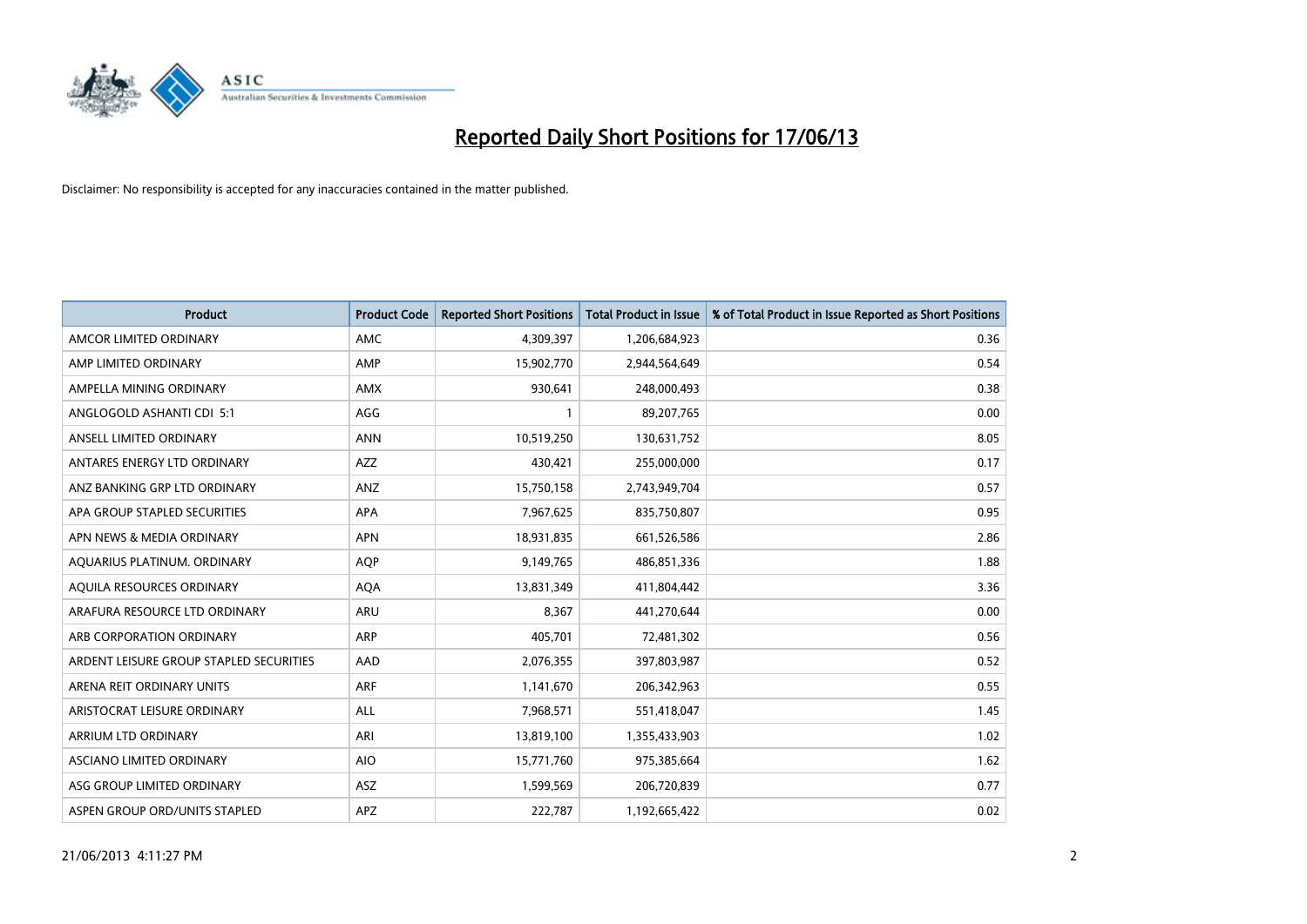

| <b>Product</b>                            | <b>Product Code</b> | <b>Reported Short Positions</b> | <b>Total Product in Issue</b> | % of Total Product in Issue Reported as Short Positions |
|-------------------------------------------|---------------------|---------------------------------|-------------------------------|---------------------------------------------------------|
| ASTRO JAP PROP GROUP STAPLED US PROHIBIT. | AJA                 | 131,433                         | 67,211,752                    | 0.20                                                    |
| ASX LIMITED ORDINARY                      | ASX                 | 2,396,838                       | 175,136,729                   | 1.37                                                    |
| ASX LIMITED RTS28-JUN-13 FORUS            | <b>ASXR</b>         | 5,798                           | 18,435,445                    | 0.03                                                    |
| ATLAS IRON LIMITED ORDINARY               | AGO                 | 39,581,987                      | 909,718,409                   | 4.35                                                    |
| AUCKLAND INTERNATION ORDINARY             | <b>AIA</b>          | 50,734                          | 1,322,564,489                 | 0.00                                                    |
| AURIZON HOLDINGS LTD ORDINARY             | AZJ                 | 9,112,138                       | 2,137,284,503                 | 0.43                                                    |
| AURORA OIL & GAS ORDINARY                 | <b>AUT</b>          | 4,845,848                       | 447,885,778                   | 1.08                                                    |
| AUSDRILL LIMITED ORDINARY                 | ASL                 | 10,526,860                      | 312,277,224                   | 3.37                                                    |
| AUSENCO LIMITED ORDINARY                  | AAX                 | 1,488,812                       | 123,527,574                   | 1.21                                                    |
| <b>AUSTAL LIMITED ORDINARY</b>            | ASB                 | 811,659                         | 346,007,639                   | 0.23                                                    |
| AUSTBROKERS HOLDINGS ORDINARY             | <b>AUB</b>          | 21,771                          | 58,148,980                    | 0.04                                                    |
| AUSTIN ENGINEERING ORDINARY               | ANG                 | 615,524                         | 73,164,403                    | 0.84                                                    |
| AUSTRALAND PROPERTY STAPLED SECURITY      | <b>ALZ</b>          | 1,962,578                       | 578,324,670                   | 0.34                                                    |
| AUSTRALIAN AGRICULT, ORDINARY             | AAC                 | 2,538,313                       | 313,113,358                   | 0.81                                                    |
| <b>AUSTRALIAN EDUCATION UNITS</b>         | <b>AEU</b>          | 3,851                           | 175,465,397                   | 0.00                                                    |
| AUSTRALIAN INFR LTD ORDINARY              | <b>AIX</b>          | 754,471                         | 620,733,944                   | 0.12                                                    |
| AUSTRALIAN PHARM, ORDINARY                | API                 | 249,369                         | 488,115,883                   | 0.05                                                    |
| AUTOMOTIVE HOLDINGS ORDINARY              | AHE                 | 239,396                         | 260,579,682                   | 0.09                                                    |
| AVIENNINGS LIMITED ORDINARY               | <b>AVI</b>          | 2,169,947                       | 384,423,851                   | 0.56                                                    |
| AWE LIMITED ORDINARY                      | <b>AWE</b>          | 5,623,948                       | 522,116,985                   | 1.08                                                    |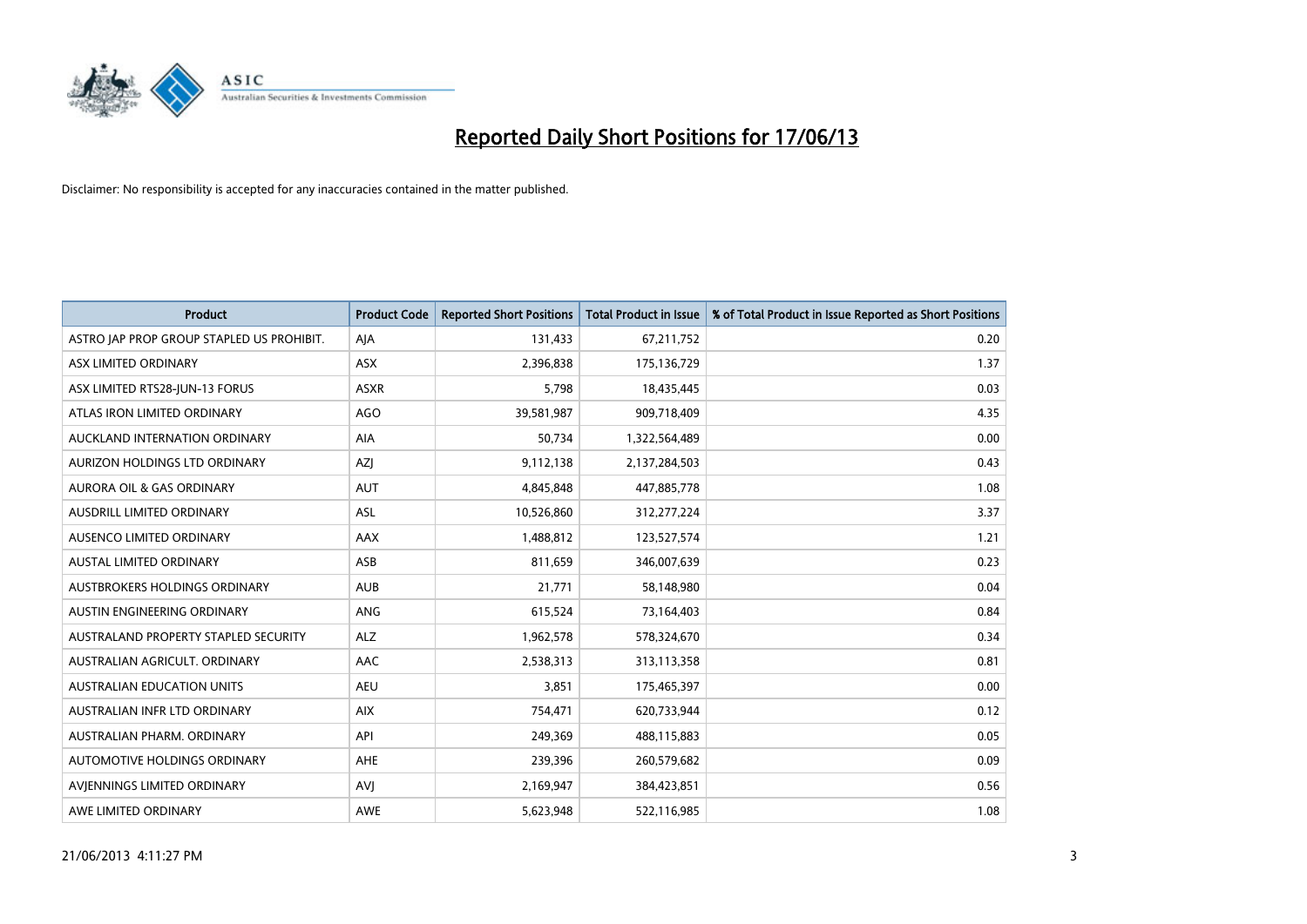

| <b>Product</b>                                | <b>Product Code</b> | <b>Reported Short Positions</b> | <b>Total Product in Issue</b> | % of Total Product in Issue Reported as Short Positions |
|-----------------------------------------------|---------------------|---------------------------------|-------------------------------|---------------------------------------------------------|
| AZUMAH RESOURCES ORDINARY                     | <b>AZM</b>          | 1,582                           | 334,064,096                   | 0.00                                                    |
| BANDANNA ENERGY ORDINARY                      | <b>BND</b>          | 23,720,059                      | 528,481,199                   | 4.49                                                    |
| BANK OF QUEENSLAND. ORDINARY                  | <b>BOQ</b>          | 5,096,063                       | 318,192,231                   | 1.60                                                    |
| <b>BASE RES LIMITED ORDINARY</b>              | <b>BSE</b>          | 3,813,386                       | 561,840,029                   | 0.68                                                    |
| <b>BATHURST RESOURCES ORDINARY</b>            | <b>BTU</b>          | 38,894,738                      | 697,247,997                   | 5.58                                                    |
| <b>BC IRON LIMITED ORDINARY</b>               | <b>BCI</b>          | 596,185                         | 123,279,384                   | 0.48                                                    |
| <b>BEACH ENERGY LIMITED ORDINARY</b>          | <b>BPT</b>          | 17,509,102                      | 1,268,647,188                 | 1.38                                                    |
| BEADELL RESOURCE LTD ORDINARY                 | <b>BDR</b>          | 44,529,510                      | 786,477,280                   | 5.66                                                    |
| BEGA CHEESE LTD ORDINARY                      | <b>BGA</b>          | 13,192                          | 151,866,050                   | 0.01                                                    |
| BENDIGO AND ADELAIDE ORDINARY                 | <b>BEN</b>          | 13,974,426                      | 407,185,500                   | 3.43                                                    |
| BERKELEY RESOURCES ORDINARY                   | <b>BKY</b>          | 118,542                         | 179,393,323                   | 0.07                                                    |
| <b>BHP BILLITON LIMITED ORDINARY</b>          | <b>BHP</b>          | 10,590,724                      | 3,211,691,105                 | 0.33                                                    |
| <b>BILLABONG ORDINARY</b>                     | <b>BBG</b>          | 6,920,327                       | 478,944,292                   | 1.44                                                    |
| <b>BLACKMORES LIMITED ORDINARY</b>            | BKL                 | 6,156                           | 16,972,069                    | 0.04                                                    |
| <b>BLACKTHORN RESOURCES ORD US PROHIBITED</b> | <b>BTR</b>          | 412,359                         | 164,285,950                   | 0.25                                                    |
| BLUESCOPE STEEL LTD ORDINARY                  | <b>BSL</b>          | 7,212,756                       | 558,243,305                   | 1.29                                                    |
| <b>BOART LONGYEAR ORDINARY</b>                | <b>BLY</b>          | 46,690,566                      | 461,163,412                   | 10.12                                                   |
| BORAL LIMITED. ORDINARY                       | <b>BLD</b>          | 43,990,130                      | 774,000,641                   | 5.68                                                    |
| <b>BRADKEN LIMITED ORDINARY</b>               | <b>BKN</b>          | 10,839,630                      | 169,240,662                   | 6.40                                                    |
| <b>BRAMBLES LIMITED ORDINARY</b>              | <b>BXB</b>          | 3,846,948                       | 1,557,343,218                 | 0.25                                                    |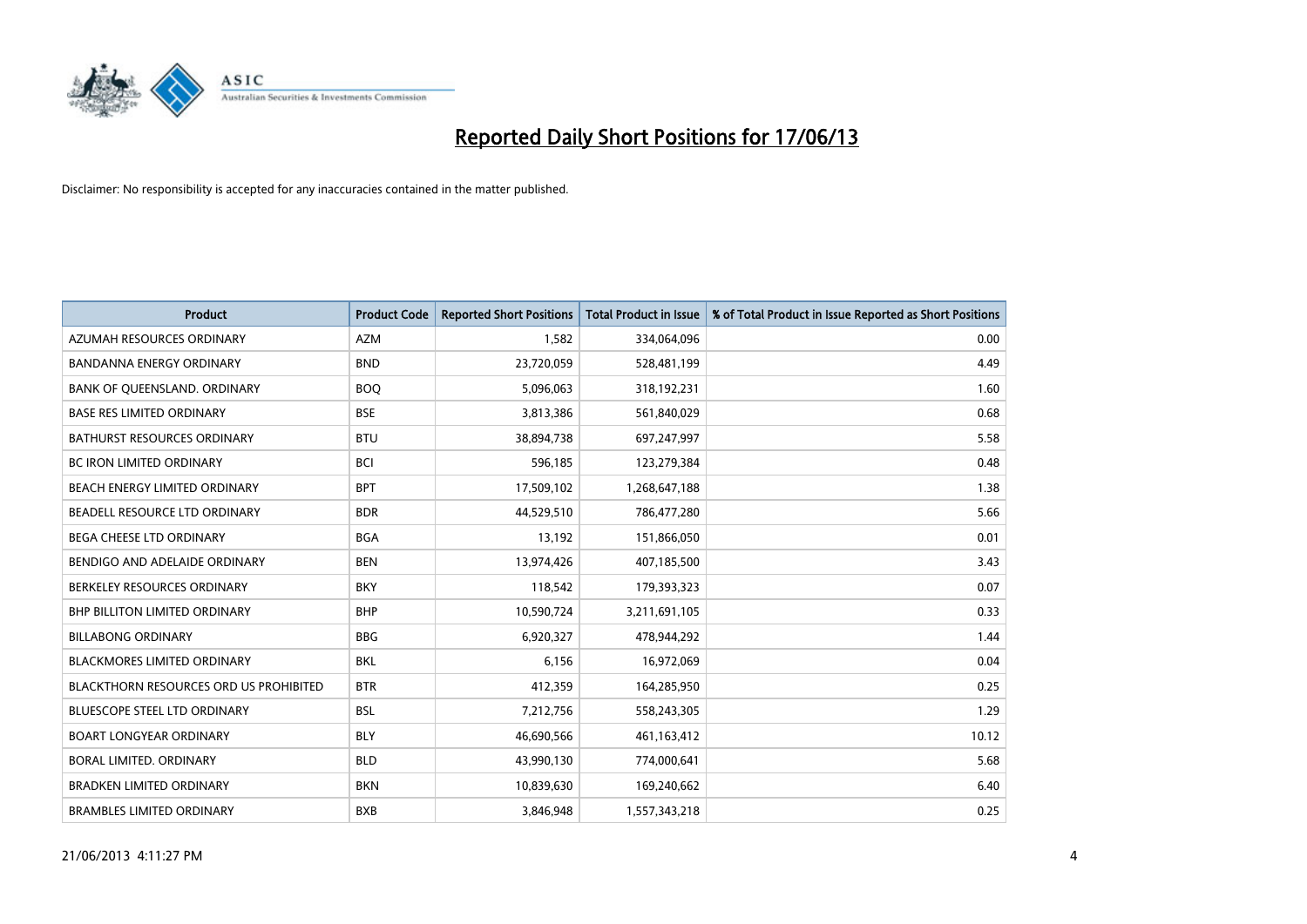

| <b>Product</b>                          | <b>Product Code</b> | <b>Reported Short Positions</b> | <b>Total Product in Issue</b> | % of Total Product in Issue Reported as Short Positions |
|-----------------------------------------|---------------------|---------------------------------|-------------------------------|---------------------------------------------------------|
| <b>BREVILLE GROUP LTD ORDINARY</b>      | <b>BRG</b>          | 4,240,030                       | 130,095,322                   | 3.26                                                    |
| <b>BRICKWORKS LIMITED ORDINARY</b>      | <b>BKW</b>          | 15,825                          | 147,818,132                   | 0.01                                                    |
| BROCKMAN MINING LTD ORDINARY            | <b>BCK</b>          | 90,995                          | 7,894,482,131                 | 0.00                                                    |
| BT INVESTMENT MNGMNT ORDINARY           | <b>BTT</b>          | 62,074                          | 274,214,460                   | 0.02                                                    |
| <b>BUCCANEER ENERGY LTD ORDINARY</b>    | <b>BCC</b>          | 500,000                         | 1,545,852,999                 | 0.03                                                    |
| <b>BURU ENERGY ORDINARY</b>             | <b>BRU</b>          | 17,707,465                      | 274,036,429                   | 6.46                                                    |
| <b>BWP TRUST ORDINARY UNITS</b>         | <b>BWP</b>          | 4,399,840                       | 537,753,954                   | 0.82                                                    |
| CABCHARGE AUSTRALIA ORDINARY            | CAB                 | 11,300,432                      | 120,430,683                   | 9.38                                                    |
| CALTEX AUSTRALIA ORDINARY               | <b>CTX</b>          | 2,991,371                       | 270,000,000                   | 1.11                                                    |
| CAPE LAMBERT RES LTD ORDINARY           | <b>CFE</b>          | 63,832                          | 681,741,942                   | 0.01                                                    |
| CARABELLA RES LTD ORDINARY              | <b>CLR</b>          | 100,000                         | 152,361,547                   | 0.07                                                    |
| <b>CARBON ENERGY ORDINARY</b>           | <b>CNX</b>          | 4,533                           | 786,889,705                   | 0.00                                                    |
| CARDNO LIMITED ORDINARY                 | CDD                 | 10,134,726                      | 143,726,327                   | 7.05                                                    |
| CARNARVON PETROLEUM ORDINARY            | <b>CVN</b>          | 39,246                          | 934,109,501                   | 0.00                                                    |
| CARSALES.COM LTD ORDINARY               | <b>CRZ</b>          | 2,209,920                       | 236,171,964                   | 0.94                                                    |
| CASH CONVERTERS ORDINARY                | CCV                 | 1,868,359                       | 423,861,025                   | 0.44                                                    |
| CEDAR WOODS PROP. ORDINARY              | <b>CWP</b>          | 52,536                          | 73,359,551                    | 0.07                                                    |
| CENTRAL PETROLEUM ORDINARY              | <b>CTP</b>          | 822,152                         | 1,440,078,845                 | 0.06                                                    |
| <b>CERAMIC FUEL CELLS ORDINARY</b>      | <b>CFU</b>          | 609,249                         | 1,591,941,620                 | 0.04                                                    |
| CFS RETAIL TRUST GRP STAPLED SECURITIES | <b>CFX</b>          | 52,321,221                      | 2,828,495,659                 | 1.85                                                    |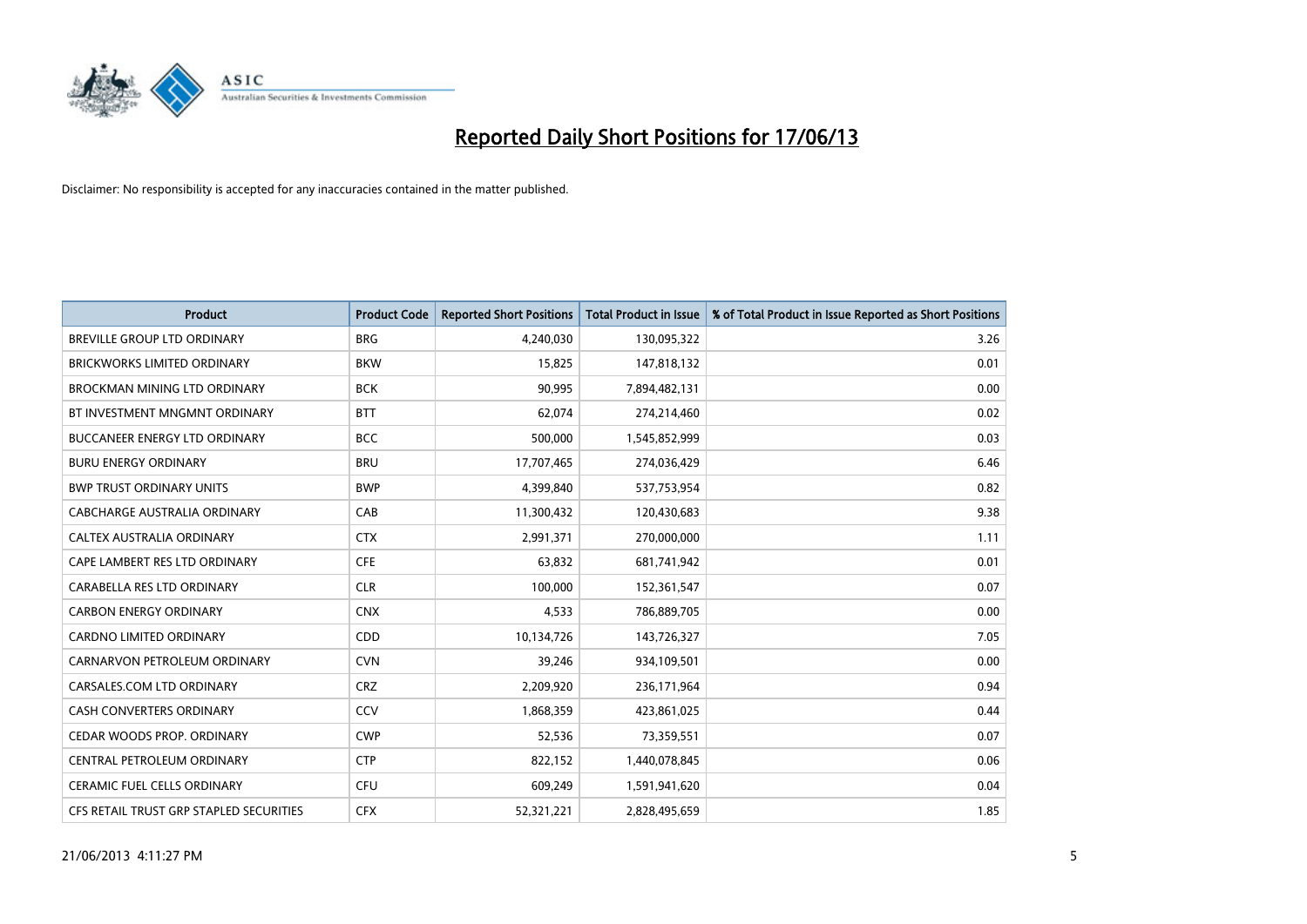

| <b>Product</b>                          | <b>Product Code</b> | <b>Reported Short Positions</b> | <b>Total Product in Issue</b> | % of Total Product in Issue Reported as Short Positions |
|-----------------------------------------|---------------------|---------------------------------|-------------------------------|---------------------------------------------------------|
| CHALLENGER DIV.PRO. STAPLED UNITS       | <b>CDI</b>          | 170,464                         | 214,101,013                   | 0.08                                                    |
| <b>CHALLENGER LIMITED ORDINARY</b>      | <b>CGF</b>          | 2,556,589                       | 532,164,145                   | 0.48                                                    |
| CHANDLER MACLEOD LTD ORDINARY           | <b>CMG</b>          | 504,687                         | 469,679,390                   | 0.11                                                    |
| CHARTER HALL GROUP STAPLED US PROHIBIT. | <b>CHC</b>          | 463,475                         | 302,262,312                   | 0.15                                                    |
| <b>CHARTER HALL RETAIL UNITS</b>        | <b>COR</b>          | 2,866,567                       | 337,582,974                   | 0.85                                                    |
| <b>CHORUS LIMITED ORDINARY</b>          | <b>CNU</b>          | 68,589                          | 389,299,049                   | 0.02                                                    |
| CITIGOLD CORP LTD ORDINARY              | <b>CTO</b>          | 153,427                         | 1,352,907,765                 | 0.01                                                    |
| <b>CLOUGH LIMITED ORDINARY</b>          | <b>CLO</b>          | 6,871,490                       | 777,781,882                   | 0.88                                                    |
| COAL OF AFRICA LTD ORDINARY             | <b>CZA</b>          | 426                             | 1,048,368,613                 | 0.00                                                    |
| <b>COALSPUR MINES LTD ORDINARY</b>      | <b>CPL</b>          | 9,810,855                       | 639,748,901                   | 1.53                                                    |
| COCA-COLA AMATIL ORDINARY               | <b>CCL</b>          | 5,082,345                       | 763,590,249                   | 0.67                                                    |
| <b>COCHLEAR LIMITED ORDINARY</b>        | <b>COH</b>          | 4,103,773                       | 57,040,932                    | 7.19                                                    |
| <b>COCKATOO COAL ORDINARY</b>           | COK                 | 10,052,634                      | 1,016,746,908                 | 0.99                                                    |
| <b>CODAN LIMITED ORDINARY</b>           | <b>CDA</b>          | 530,061                         | 176,926,104                   | 0.30                                                    |
| <b>COFFEY INTERNATIONAL ORDINARY</b>    | <b>COF</b>          | 1,917                           | 255,833,165                   | 0.00                                                    |
| <b>COLLINS FOODS LTD ORDINARY</b>       | <b>CKF</b>          | 569,522                         | 93,000,003                    | 0.61                                                    |
| COMMONWEALTH BANK, ORDINARY             | <b>CBA</b>          | 8,668,263                       | 1,611,928,836                 | 0.54                                                    |
| COMMONWEALTH PROP ORDINARY UNITS        | <b>CPA</b>          | 16,994,337                      | 2,347,003,413                 | 0.72                                                    |
| <b>COMPASS RESOURCES ORDINARY</b>       | <b>CMR</b>          | 7,472                           | 1,403,744,100                 | 0.00                                                    |
| <b>COMPUTERSHARE LTD ORDINARY</b>       | <b>CPU</b>          | 12,127,140                      | 556,203,079                   | 2.18                                                    |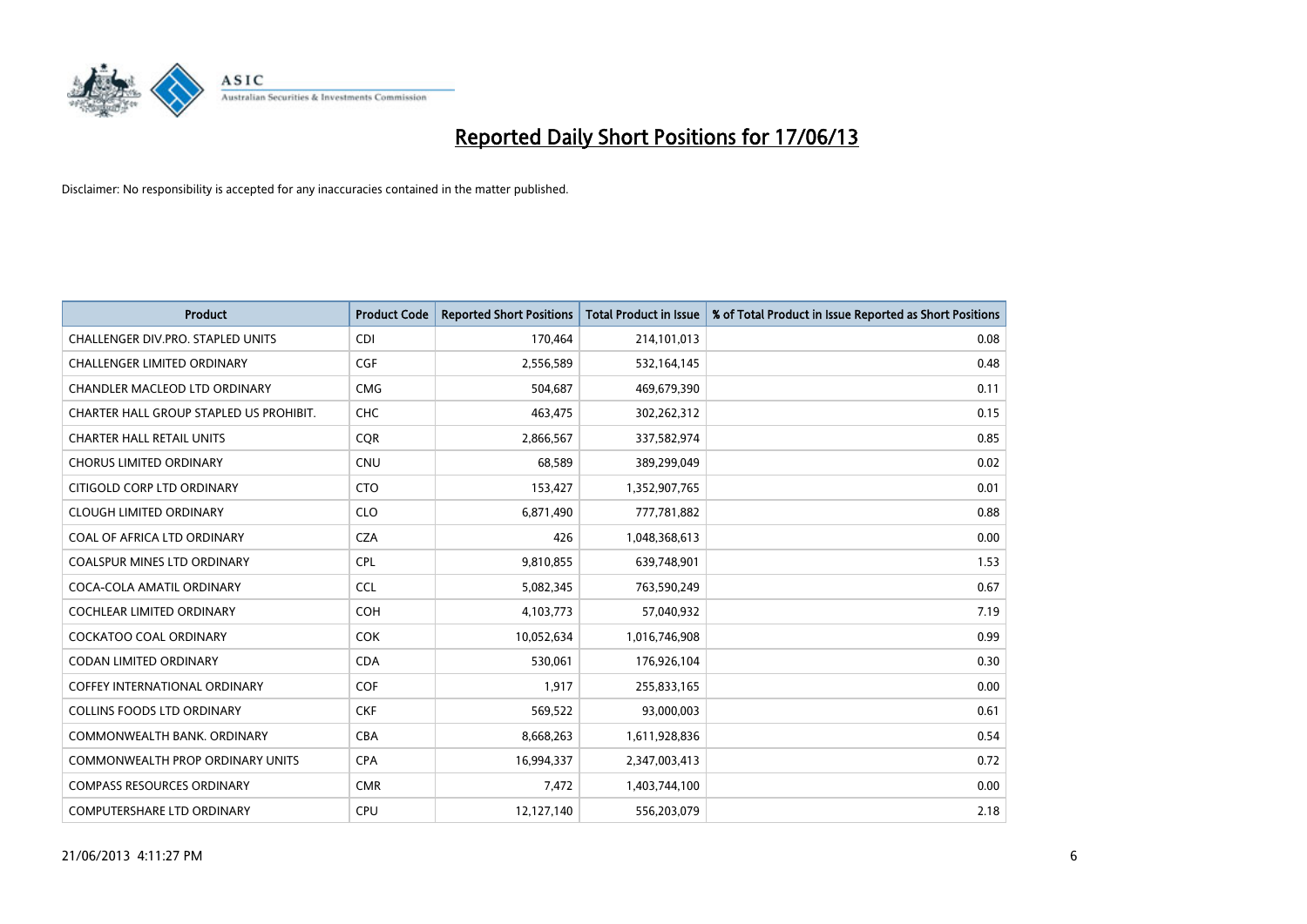

| <b>Product</b>                          | <b>Product Code</b> | <b>Reported Short Positions</b> | <b>Total Product in Issue</b> | % of Total Product in Issue Reported as Short Positions |
|-----------------------------------------|---------------------|---------------------------------|-------------------------------|---------------------------------------------------------|
| CORP TRAVEL LIMITED ORDINARY            | <b>CTD</b>          | 160,277                         | 78,081,184                    | 0.21                                                    |
| <b>CREDIT CORP GROUP ORDINARY</b>       | <b>CCP</b>          | 98,995                          | 45,932,899                    | 0.22                                                    |
| <b>CROMWELL PROP STAPLED SECURITIES</b> | <b>CMW</b>          | 5,196,518                       | 1,658,740,327                 | 0.31                                                    |
| CROWN LIMITED ORDINARY                  | <b>CWN</b>          | 1,494,190                       | 728,394,185                   | 0.21                                                    |
| <b>CSG LIMITED ORDINARY</b>             | CSV                 | 116,146                         | 278,155,477                   | 0.04                                                    |
| <b>CSL LIMITED ORDINARY</b>             | <b>CSL</b>          | 1,742,996                       | 491,794,065                   | 0.35                                                    |
| <b>CSR LIMITED ORDINARY</b>             | <b>CSR</b>          | 48,827,838                      | 506,000,315                   | 9.65                                                    |
| <b>CUDECO LIMITED ORDINARY</b>          | CDU                 | 4,360,900                       | 204,877,294                   | 2.13                                                    |
| DART ENERGY LTD ORDINARY                | <b>DTE</b>          | 14,176,247                      | 878,988,226                   | 1.61                                                    |
| DATA#3 LIMITED ORDINARY                 | <b>DTL</b>          | 106,182                         | 153,974,950                   | 0.07                                                    |
| DAVID JONES LIMITED ORDINARY            | <b>DJS</b>          | 57,692,127                      | 535,002,401                   | 10.78                                                   |
| <b>DECMIL GROUP LIMITED ORDINARY</b>    | <b>DCG</b>          | 4,090,092                       | 168,203,219                   | 2.43                                                    |
| DEEP YELLOW LIMITED ORDINARY            | <b>DYL</b>          | $\overline{2}$                  | 1,560,709,287                 | 0.00                                                    |
| DEXUS PROPERTY GROUP STAPLED UNITS      | <b>DXS</b>          | 11,617,802                      | 4,839,024,176                 | 0.24                                                    |
| DISCOVERY METALS LTD ORDINARY           | <b>DML</b>          | 8,005,272                       | 486,986,451                   | 1.64                                                    |
| DOMINO PIZZA ENTERPR ORDINARY           | <b>DMP</b>          | 147,287                         | 70,192,674                    | 0.21                                                    |
| DORAY MINERALS LTD ORDINARY             | <b>DRM</b>          | 57,921                          | 141,866,768                   | 0.04                                                    |
| DOWNER EDI LIMITED ORDINARY             | <b>DOW</b>          | 9,916,462                       | 433,409,429                   | 2.29                                                    |
| DRILLSEARCH ENERGY ORDINARY             | <b>DLS</b>          | 19,057,283                      | 427,753,371                   | 4.46                                                    |
| DUET GROUP STAPLED US PROHIBIT.         | <b>DUE</b>          | 27,951,198                      | 1,169,314,842                 | 2.39                                                    |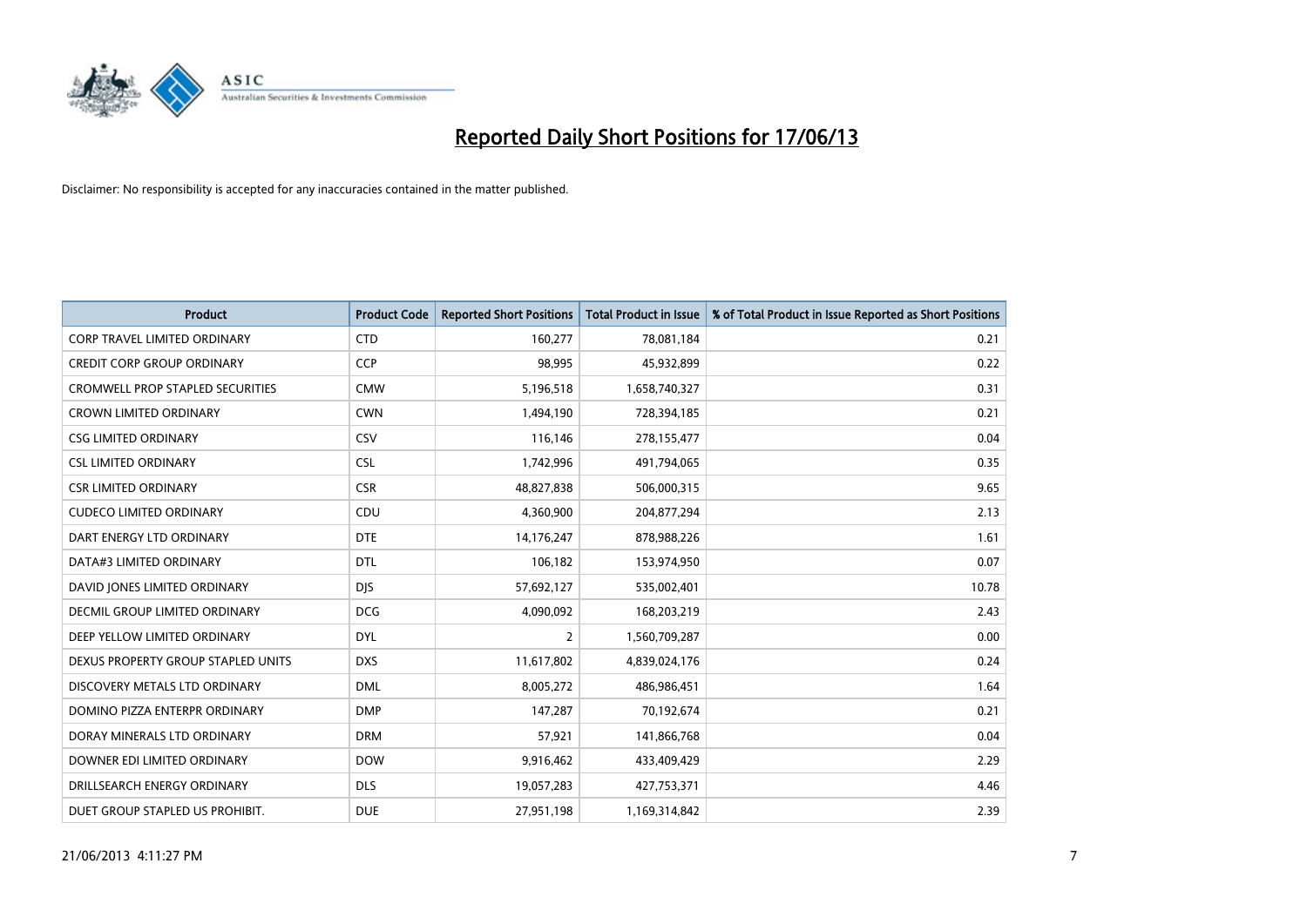

| <b>Product</b>                         | <b>Product Code</b> | <b>Reported Short Positions</b> | <b>Total Product in Issue</b> | % of Total Product in Issue Reported as Short Positions |
|----------------------------------------|---------------------|---------------------------------|-------------------------------|---------------------------------------------------------|
| DULUXGROUP LIMITED ORDINARY            | <b>DLX</b>          | 6,078,116                       | 374,507,181                   | 1.62                                                    |
| DWS LTD ORDINARY                       | <b>DWS</b>          | 463,229                         | 132,362,763                   | 0.35                                                    |
| ECHO ENTERTAINMENT ORDINARY            | <b>EGP</b>          | 9,603,685                       | 825,672,730                   | 1.16                                                    |
| <b>ELDERS LIMITED ORDINARY</b>         | <b>ELD</b>          | 15,946,769                      | 448,598,480                   | 3.55                                                    |
| ELEMENTAL MINERALS ORDINARY            | <b>ELM</b>          | 34,702                          | 288,587,228                   | 0.01                                                    |
| ELEMENTOS LIMITED ORDINARY             | <b>ELT</b>          | 16                              | 154,349,209                   | 0.00                                                    |
| <b>EMECO HOLDINGS ORDINARY</b>         | <b>EHL</b>          | 22,581,710                      | 599,675,707                   | 3.77                                                    |
| <b>ENDEAVOUR MIN CORP CDI 1:1</b>      | <b>EVR</b>          | 480,327                         | 126,540,908                   | 0.38                                                    |
| <b>ENERGY RESOURCES ORDINARY 'A'</b>   | <b>ERA</b>          | 10,584,341                      | 517,725,062                   | 2.04                                                    |
| <b>ENERGY WORLD CORPOR, ORDINARY</b>   | <b>EWC</b>          | 25,714,385                      | 1,734,166,672                 | 1.48                                                    |
| ENVESTRA LIMITED ORDINARY              | <b>ENV</b>          | 6,991,447                       | 1,796,808,474                 | 0.39                                                    |
| EQUATORIAL RES LTD ORDINARY            | EQX                 | 8                               | 119,835,353                   | 0.00                                                    |
| ERM POWER LIMITED ORDINARY             | <b>EPW</b>          | 350,751                         | 178,332,935                   | 0.20                                                    |
| ETHANE PIPELINE STAPLED SECURITIES     | <b>EPX</b>          | 5,981                           | 69,302,275                    | 0.01                                                    |
| EVOLUTION MINING LTD ORDINARY          | <b>EVN</b>          | 20,369,270                      | 708,092,989                   | 2.88                                                    |
| FAIRFAX MEDIA LTD ORDINARY             | <b>FXI</b>          | 423,028,529                     | 2,351,955,725                 | 17.99                                                   |
| FANTASTIC HOLDINGS ORDINARY            | <b>FAN</b>          | 52,335                          | 102,739,538                   | 0.05                                                    |
| <b>FAR LTD ORDINARY</b>                | <b>FAR</b>          | 22,163,873                      | 2,499,846,742                 | 0.89                                                    |
| FEDERATION CNTRES ORD/UNIT STAPLED SEC | <b>FDC</b>          | 2,851,645                       | 1,427,641,565                 | 0.20                                                    |
| <b>FINBAR GROUP LIMITED ORDINARY</b>   | <b>FRI</b>          | 4,800                           | 218,006,169                   | 0.00                                                    |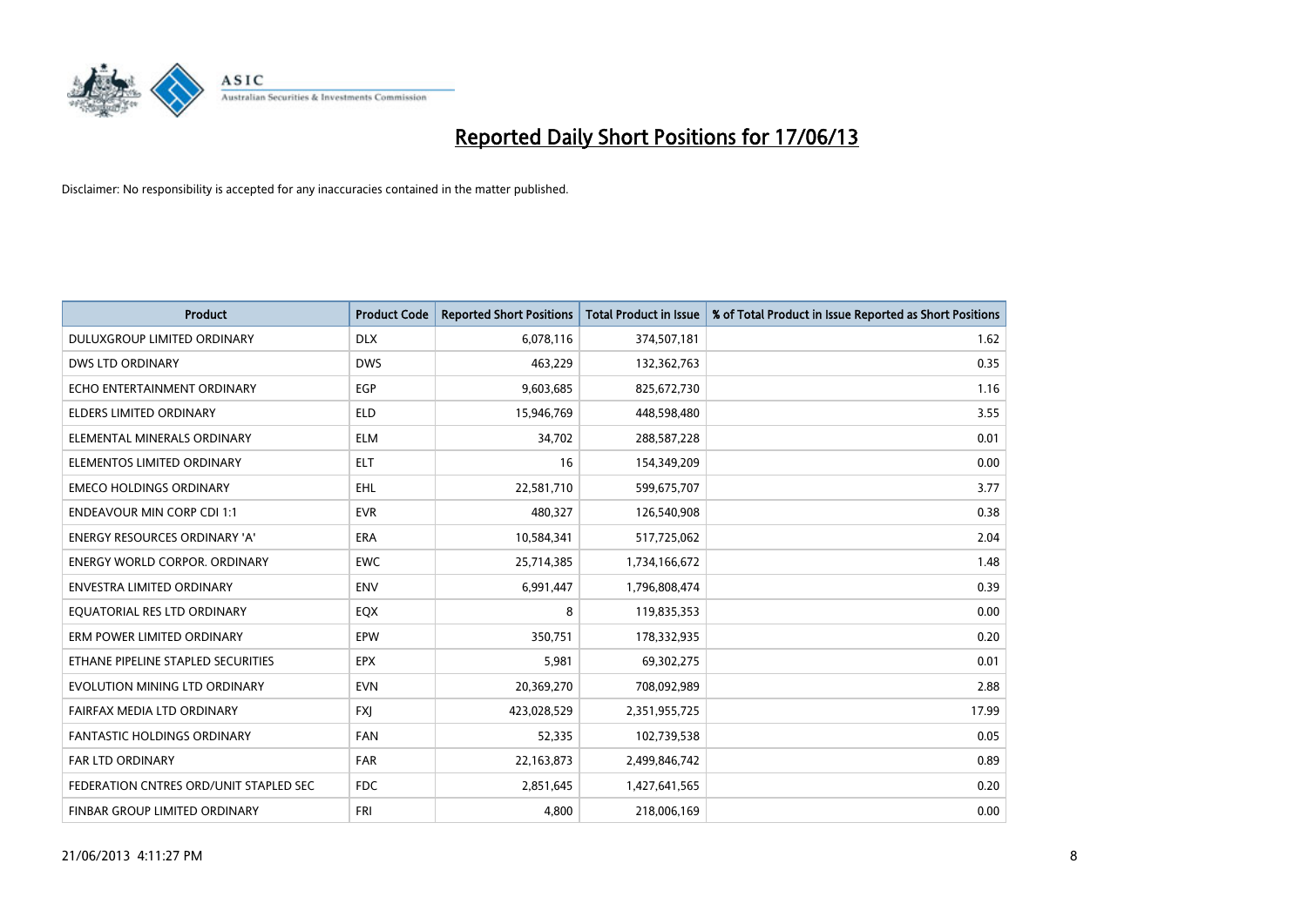

| Product                                   | <b>Product Code</b> | <b>Reported Short Positions</b> | <b>Total Product in Issue</b> | % of Total Product in Issue Reported as Short Positions |
|-------------------------------------------|---------------------|---------------------------------|-------------------------------|---------------------------------------------------------|
| FKP PROPERTY GROUP STAPLED SECURITIES     | <b>FKP</b>          | 8,234,065                       | 321,578,705                   | 2.56                                                    |
| FLEETWOOD CORP ORDINARY                   | <b>FWD</b>          | 1,890,485                       | 60,522,619                    | 3.12                                                    |
| FLETCHER BUILDING ORDINARY                | <b>FBU</b>          | 3,975,021                       | 686,096,427                   | 0.58                                                    |
| FLEXIGROUP LIMITED ORDINARY               | <b>FXL</b>          | 81,612                          | 301,655,394                   | 0.03                                                    |
| <b>FLIGHT CENTRE ORDINARY</b>             | <b>FLT</b>          | 11,560,210                      | 100,422,760                   | 11.51                                                   |
| FLINDERS MINES LTD ORDINARY               | <b>FMS</b>          | 4,856,243                       | 1,821,300,404                 | 0.27                                                    |
| <b>FOCUS MINERALS LTD ORDINARY</b>        | <b>FML</b>          | 27,243,827                      | 9,137,375,877                 | 0.30                                                    |
| <b>FORGE GROUP LIMITED ORDINARY</b>       | FGE                 | 1,558,499                       | 86,169,014                    | 1.81                                                    |
| FORTESCUE METALS GRP ORDINARY             | <b>FMG</b>          | 154,850,504                     | 3,113,798,659                 | 4.97                                                    |
| <b>G.U.D. HOLDINGS ORDINARY</b>           | GUD                 | 5,941,456                       | 71,341,319                    | 8.33                                                    |
| <b>G8 EDUCATION LIMITED ORDINARY</b>      | <b>GEM</b>          | 1,182,920                       | 272,151,612                   | 0.43                                                    |
| <b>GALAXY RESOURCES ORDINARY</b>          | GXY                 | 3,850,326                       | 584,355,501                   | 0.66                                                    |
| <b>GEODYNAMICS LIMITED ORDINARY</b>       | GDY                 | 850                             | 406,452,608                   | 0.00                                                    |
| <b>GINDALBIE METALS LTD ORDINARY</b>      | GBG                 | 51,396,052                      | 1,492,154,301                 | 3.44                                                    |
| <b>GOODMAN FIELDER, ORDINARY</b>          | GFF                 | 51,348,403                      | 1,955,559,207                 | 2.63                                                    |
| <b>GOODMAN GROUP STAPLED</b>              | GMG                 | 3,251,689                       | 1,713,233,947                 | 0.19                                                    |
| <b>GPT GROUP STAPLED SEC.</b>             | <b>GPT</b>          | 2,995,388                       | 1,768,731,729                 | 0.17                                                    |
| <b>GRAINCORP LIMITED A CLASS ORDINARY</b> | <b>GNC</b>          | 1,248,700                       | 228,855,628                   | 0.55                                                    |
| <b>GRANGE RESOURCES, ORDINARY</b>         | GRR                 | 5,679,260                       | 1,156,492,195                 | 0.49                                                    |
| <b>GREENLAND MIN EN LTD ORDINARY</b>      | GGG                 | 5,402,343                       | 571,975,263                   | 0.94                                                    |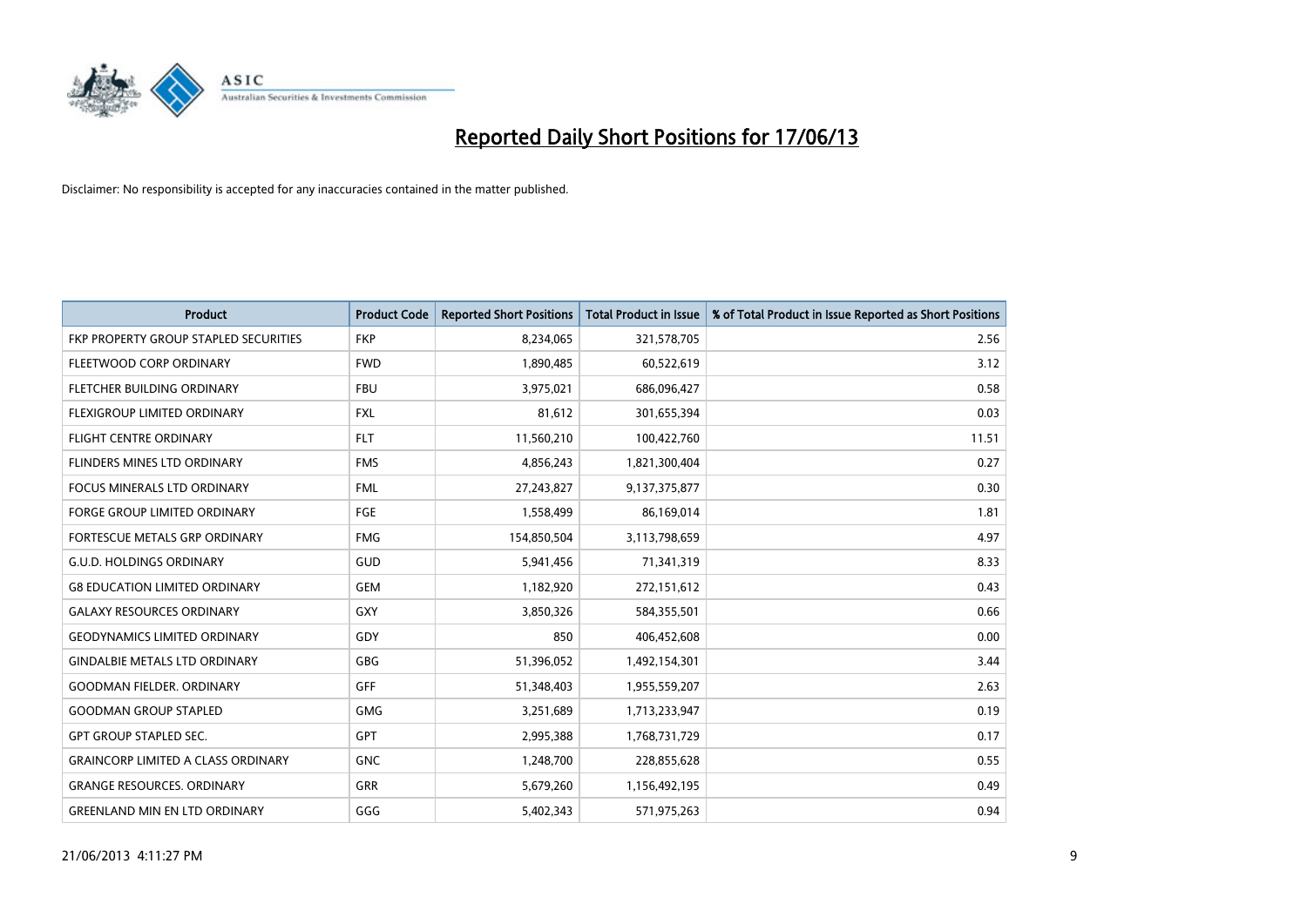

| <b>Product</b>                                    | <b>Product Code</b> | <b>Reported Short Positions</b> | <b>Total Product in Issue</b> | % of Total Product in Issue Reported as Short Positions |
|---------------------------------------------------|---------------------|---------------------------------|-------------------------------|---------------------------------------------------------|
| <b>GROWTHPOINT PROPERTY ORD/UNIT STAPLED SEC.</b> | GOZ                 | 119,281                         | 402,830,366                   | 0.03                                                    |
| <b>GRYPHON MINERALS LTD ORDINARY</b>              | GRY                 | 21,654,833                      | 400,464,983                   | 5.41                                                    |
| <b>GUILDFORD COAL LTD ORDINARY</b>                | <b>GUF</b>          | 921,741                         | 635,046,899                   | 0.15                                                    |
| <b>GUNNS LIMITED ORDINARY</b>                     | <b>GNS</b>          | 51,772,667                      | 848,401,559                   | 6.10                                                    |
| <b>GWA GROUP LTD ORDINARY</b>                     | <b>GWA</b>          | 10,785,732                      | 306,533,770                   | 3.52                                                    |
| <b>HARVEY NORMAN ORDINARY</b>                     | <b>HVN</b>          | 88,075,779                      | 1,062,316,784                 | 8.29                                                    |
| HASTIE GROUP LIMITED ORDINARY                     | <b>HST</b>          | 6.121                           | 137,353,504                   | 0.00                                                    |
| <b>HENDERSON GROUP CDI 1:1</b>                    | <b>HGG</b>          | 966,491                         | 750,414,058                   | 0.13                                                    |
| HFA HOLDINGS LIMITED ORDINARY                     | <b>HFA</b>          | 3,809                           | 117,332,831                   | 0.00                                                    |
| HILLGROVE RES LTD ORDINARY                        | <b>HGO</b>          | 1,643,032                       | 1,022,760,221                 | 0.16                                                    |
| HILLS HOLDINGS LTD ORDINARY                       | HIL                 | 751,646                         | 246,500,444                   | 0.30                                                    |
| HORIZON OIL LIMITED ORDINARY                      | <b>HZN</b>          | 61,815,303                      | 1,135,266,515                 | 5.45                                                    |
| <b>ICAR ASIA LTD ORDINARY</b>                     | ICQ                 | 62,570                          | 91,231,886                    | 0.07                                                    |
| <b>ICON ENERGY LIMITED ORDINARY</b>               | <b>ICN</b>          | 3,082                           | 533,391,210                   | 0.00                                                    |
| <b>IINET LIMITED ORDINARY</b>                     | <b>IIN</b>          | 2,323,802                       | 161,238,847                   | 1.44                                                    |
| ILUKA RESOURCES ORDINARY                          | ILU                 | 47,622,083                      | 418,700,517                   | 11.37                                                   |
| <b>IMDEX LIMITED ORDINARY</b>                     | <b>IMD</b>          | 7,193,057                       | 210,473,188                   | 3.42                                                    |
| IMF (AUSTRALIA) LTD ORDINARY                      | <b>IMF</b>          | 1,540,027                       | 123,201,716                   | 1.25                                                    |
| <b>INCITEC PIVOT ORDINARY</b>                     | IPL                 | 22,422,822                      | 1,628,730,107                 | 1.38                                                    |
| <b>INDEPENDENCE GROUP ORDINARY</b>                | <b>IGO</b>          | 6,715,818                       | 232,882,535                   | 2.88                                                    |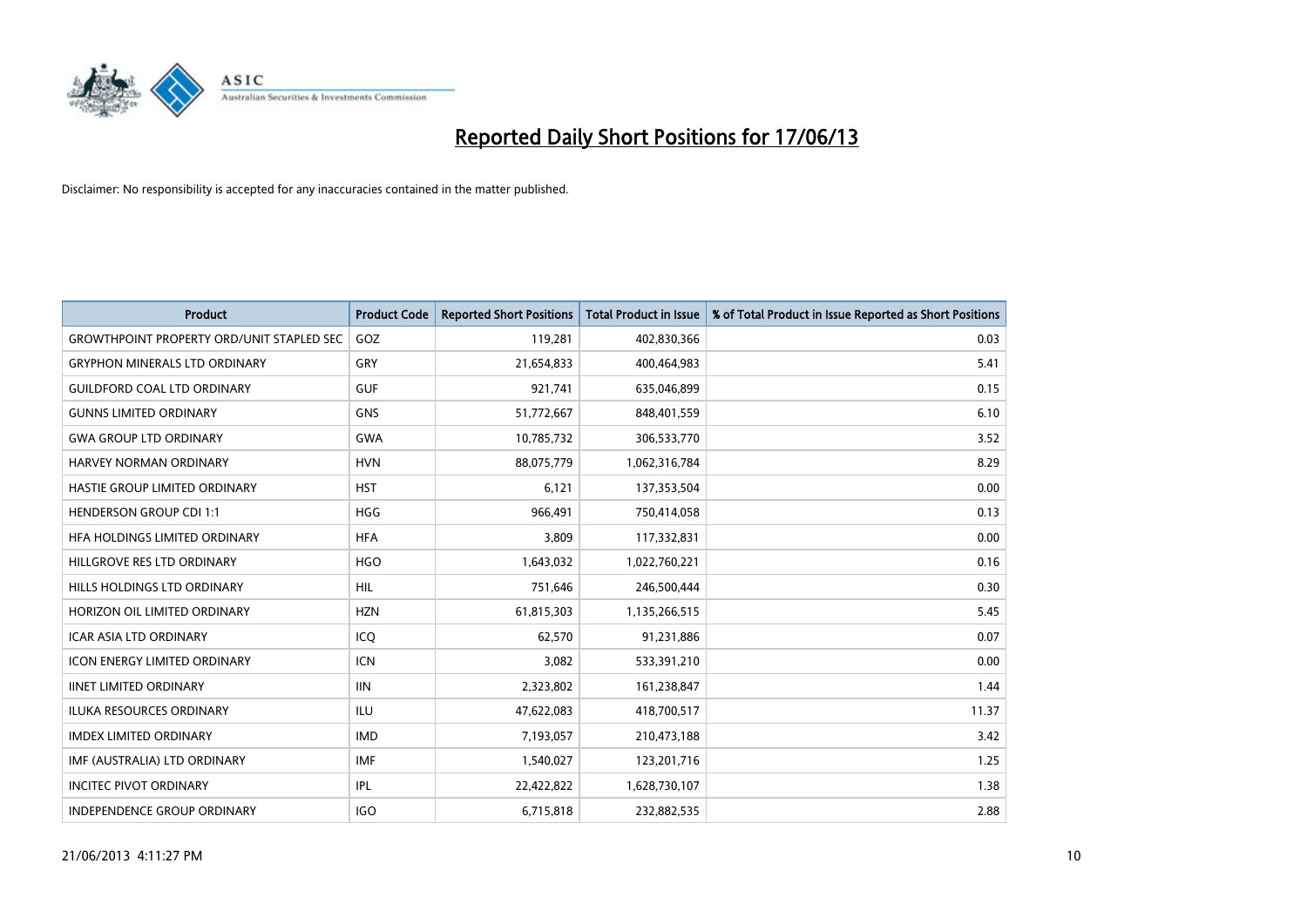

| <b>Product</b>                                | <b>Product Code</b> | <b>Reported Short Positions</b> | <b>Total Product in Issue</b> | % of Total Product in Issue Reported as Short Positions |
|-----------------------------------------------|---------------------|---------------------------------|-------------------------------|---------------------------------------------------------|
| <b>INDOPHIL RESOURCES ORDINARY</b>            | <b>IRN</b>          | 4,913,384                       | 1,203,146,194                 | 0.41                                                    |
| INFIGEN ENERGY STAPLED SECURITIES             | <b>IFN</b>          | 3,235,701                       | 762,265,972                   | 0.42                                                    |
| <b>INOVA RESOURCES LTD ORDINARY</b>           | <b>IVA</b>          | 827,853                         | 725,494,382                   | 0.11                                                    |
| <b>INSURANCE AUSTRALIA ORDINARY</b>           | IAG                 | 1,800,786                       | 2,079,034,021                 | 0.09                                                    |
| INTEGRATED RESEARCH ORDINARY                  | IRI                 | 70,173                          | 168, 367, 453                 | 0.04                                                    |
| <b>INTREPID MINES ORDINARY</b>                | <b>IAU</b>          | 22,209,045                      | 555,875,414                   | 4.00                                                    |
| <b>INVESTA OFFICE FUND STAPLED SECURITIES</b> | <b>IOF</b>          | 1,723,015                       | 614,047,458                   | 0.28                                                    |
| <b>INVOCARE LIMITED ORDINARY</b>              | <b>IVC</b>          | 2,328,352                       | 110,030,298                   | 2.12                                                    |
| ION LIMITED ORDINARY                          | <b>ION</b>          | 164,453                         | 256,365,105                   | 0.06                                                    |
| <b>IOOF HOLDINGS LTD ORDINARY</b>             | IFL                 | 2,573,184                       | 232,118,034                   | 1.11                                                    |
| <b>IRESS LIMITED ORDINARY</b>                 | <b>IRE</b>          | 2,376,907                       | 128,620,231                   | 1.85                                                    |
| <b>IRON ORE HOLDINGS ORDINARY</b>             | <b>IOH</b>          | 26,197                          | 161,174,005                   | 0.02                                                    |
| JAMES HARDIE INDUST CHESS DEPOSITARY INT      | <b>IHX</b>          | 4,002,720                       | 441,892,719                   | 0.91                                                    |
| <b>IB HI-FI LIMITED ORDINARY</b>              | <b>IBH</b>          | 16,800,070                      | 98,947,309                    | 16.98                                                   |
| <b>JUMBO INTERACTIVE ORDINARY</b>             | <b>JIN</b>          | 11,042                          | 43,552,560                    | 0.03                                                    |
| <b>JUPITER MINES ORDINARY</b>                 | <b>IMS</b>          | 5,250                           | 2,281,835,383                 | 0.00                                                    |
| <b>KAGARA LTD ORDINARY</b>                    | KZL                 | 3,391,221                       | 798,953,117                   | 0.42                                                    |
| KAROON GAS AUSTRALIA ORDINARY                 | <b>KAR</b>          | 3,212,538                       | 221,420,769                   | 1.45                                                    |
| KATHMANDU HOLD LTD ORDINARY                   | <b>KMD</b>          | 86,537                          | 200,215,894                   | 0.04                                                    |
| <b>KBL MINING LIMITED ORDINARY</b>            | <b>KBL</b>          | 1,820                           | 293,535,629                   | 0.00                                                    |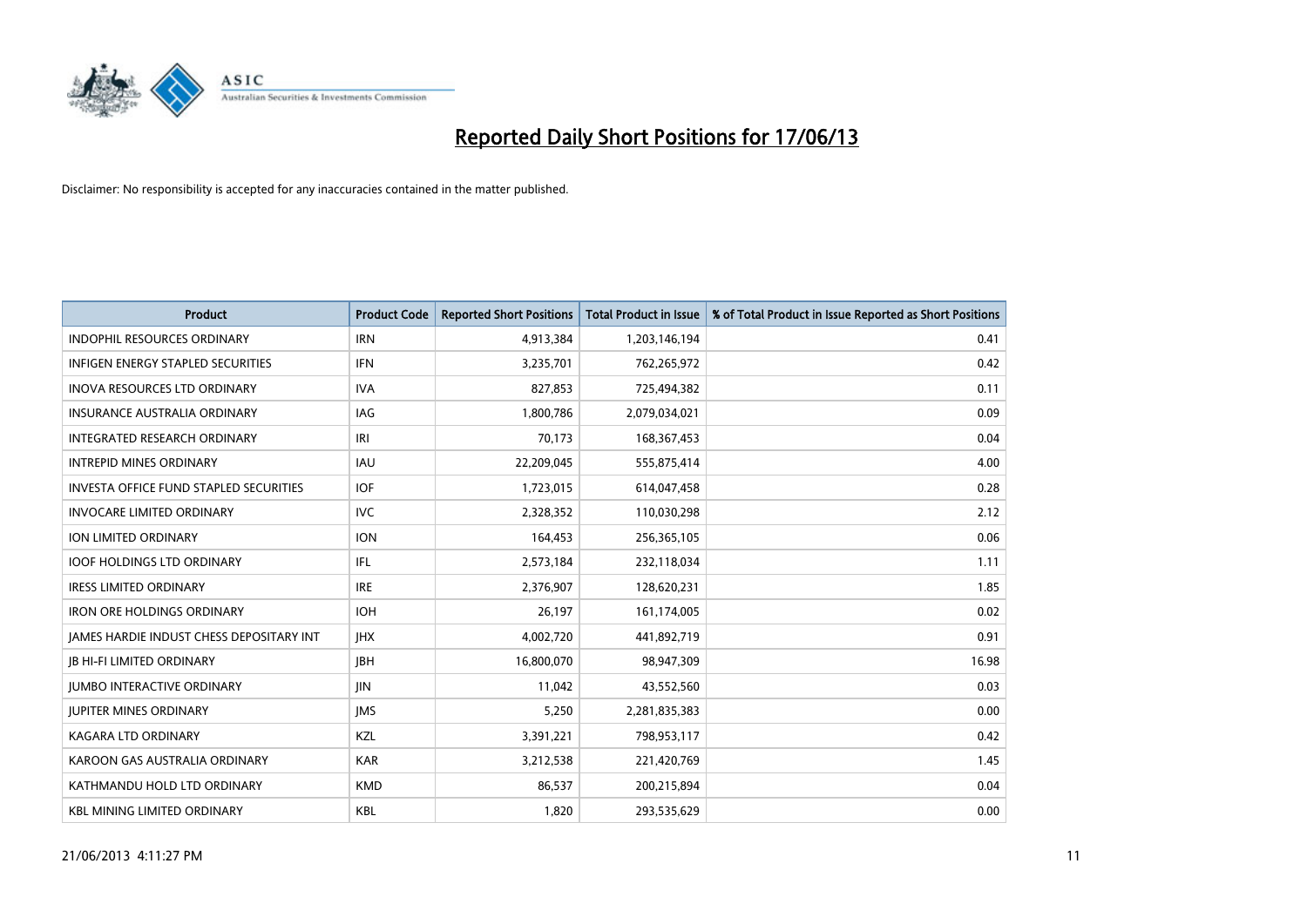

| <b>Product</b>                        | <b>Product Code</b> | <b>Reported Short Positions</b> | <b>Total Product in Issue</b> | % of Total Product in Issue Reported as Short Positions |
|---------------------------------------|---------------------|---------------------------------|-------------------------------|---------------------------------------------------------|
| KINGSGATE CONSOLID. ORDINARY          | <b>KCN</b>          | 5,264,835                       | 152,191,905                   | 3.46                                                    |
| KINGSROSE MINING LTD ORDINARY         | <b>KRM</b>          | 197,888                         | 291,959,871                   | 0.07                                                    |
| LEIGHTON HOLDINGS ORDINARY            | LEI                 | 16,334,634                      | 337,235,188                   | 4.84                                                    |
| LEND LEASE GROUP UNIT/ORD STAPLED     | LLC                 | 3,087,364                       | 575,508,314                   | 0.54                                                    |
| LINC ENERGY LTD ORDINARY              | <b>LNC</b>          | 9,621,096                       | 518,687,562                   | 1.85                                                    |
| LION SELECTION GRP ORDINARY           | <b>LSX</b>          | 36                              | 88,033,228                    | 0.00                                                    |
| LYCOPODIUM LIMITED ORDINARY           | LYL                 | 3,624                           | 38,955,103                    | 0.01                                                    |
| LYNAS CORPORATION ORDINARY            | <b>LYC</b>          | 207,258,030                     | 1,960,801,292                 | 10.57                                                   |
| M2 TELECOMMUNICATION ORDINARY         | <b>MTU</b>          | 5,719,785                       | 178,320,592                   | 3.21                                                    |
| <b>MACA LIMITED ORDINARY</b>          | <b>MLD</b>          | 250,511                         | 172,500,000                   | 0.15                                                    |
| MACMAHON HOLDINGS ORDINARY            | <b>MAH</b>          | 10,684,153                      | 1,261,699,966                 | 0.85                                                    |
| MACO ATLAS ROADS GRP ORDINARY STAPLED | <b>MQA</b>          | 20,470,922                      | 478,531,436                   | 4.28                                                    |
| MACQUARIE GROUP LTD ORDINARY          | MQG                 | 3,260,347                       | 339,784,224                   | 0.96                                                    |
| MAGELLAN FIN GRP LTD ORDINARY         | <b>MFG</b>          | 477,140                         | 152,782,876                   | 0.31                                                    |
| <b>MATRIX C &amp; E LTD ORDINARY</b>  | <b>MCE</b>          | 3,206,830                       | 94,555,428                    | 3.39                                                    |
| MAVERICK DRILLING ORDINARY            | <b>MAD</b>          | 12,863,609                      | 452,726,751                   | 2.84                                                    |
| <b>MAXITRANS INDUSTRIES ORDINARY</b>  | <b>MXI</b>          | 70,242                          | 183,993,392                   | 0.04                                                    |
| MAYNE PHARMA LTD ORDINARY             | <b>MYX</b>          | 4,999                           | 562,956,475                   | 0.00                                                    |
| MCMILLAN SHAKESPEARE ORDINARY         | <b>MMS</b>          | 884,308                         | 74,523,965                    | 1.19                                                    |
| <b>MCPHERSON'S LTD ORDINARY</b>       | <b>MCP</b>          | 73,289                          | 89,294,198                    | 0.08                                                    |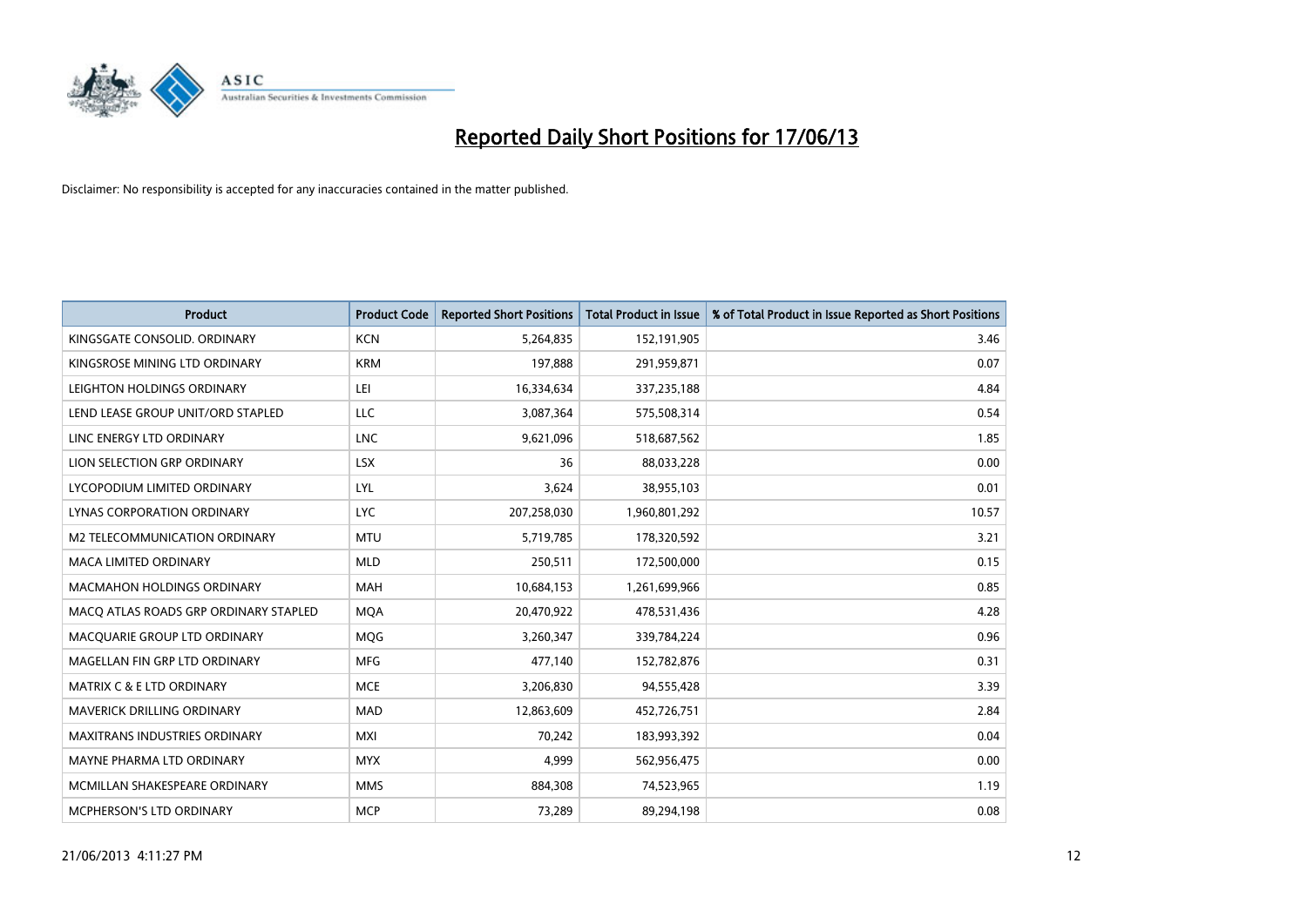

| <b>Product</b>                    | <b>Product Code</b> | <b>Reported Short Positions</b> | <b>Total Product in Issue</b> | % of Total Product in Issue Reported as Short Positions |
|-----------------------------------|---------------------|---------------------------------|-------------------------------|---------------------------------------------------------|
| MEDUSA MINING LTD ORDINARY        | <b>MML</b>          | 1,984,251                       | 188,903,911                   | 1.05                                                    |
| MEO AUSTRALIA LTD ORDINARY        | <b>MEO</b>          | 19,345                          | 627,264,587                   | 0.00                                                    |
| <b>MERMAID MARINE ORDINARY</b>    | <b>MRM</b>          | 1,069,187                       | 228,166,230                   | 0.47                                                    |
| MESOBLAST LIMITED ORDINARY        | <b>MSB</b>          | 17,645,303                      | 315,423,901                   | 5.59                                                    |
| METALS X LIMITED ORDINARY         | <b>MLX</b>          | 92,258                          | 1,651,766,110                 | 0.01                                                    |
| METCASH LIMITED ORDINARY          | <b>MTS</b>          | 74,695,341                      | 880,704,786                   | 8.48                                                    |
| MICLYN EXP OFFSHR ORDINARY        | <b>MIO</b>          | 546,730                         | 281,538,972                   | 0.19                                                    |
| MIGHTY RIVER POWER ORDINARY       | <b>MYT</b>          | 221,246                         | 1,400,000,094                 | 0.02                                                    |
| MILLENNIUM MIN LTD ORDINARY       | <b>MOY</b>          | 1,000,000                       | 4,372,781,946                 | 0.02                                                    |
| MILTON CORPORATION ORDINARY       | <b>MLT</b>          | 12,800                          | 122,147,119                   | 0.01                                                    |
| MINCOR RESOURCES NL ORDINARY      | <b>MCR</b>          | 2,554,361                       | 188,208,274                   | 1.36                                                    |
| MINERAL DEPOSITS ORDINARY         | <b>MDL</b>          | 3,327,820                       | 83,538,786                    | 3.98                                                    |
| MINERAL RESOURCES. ORDINARY       | <b>MIN</b>          | 7,598,833                       | 185,987,992                   | 4.09                                                    |
| MIRABELA NICKEL LTD ORDINARY      | <b>MBN</b>          | 25,724,479                      | 876,801,147                   | 2.93                                                    |
| MIRVAC GROUP STAPLED SECURITIES   | <b>MGR</b>          | 6,952,188                       | 3,662,714,758                 | 0.19                                                    |
| MOLOPO ENERGY LTD ORDINARY        | <b>MPO</b>          | 987,830                         | 246,371,894                   | 0.40                                                    |
| MONADELPHOUS GROUP ORDINARY       | <b>MND</b>          | 10,499,351                      | 90,940,258                    | 11.55                                                   |
| MORTGAGE CHOICE LTD ORDINARY      | <b>MOC</b>          | 1,546,485                       | 123,431,282                   | 1.25                                                    |
| <b>MOUNT GIBSON IRON ORDINARY</b> | <b>MGX</b>          | 22,267,962                      | 1,090,584,232                 | 2.04                                                    |
| MULTIPLEX SITES SITES             | <b>MXUPA</b>        | 1,005                           | 4,500,000                     | 0.02                                                    |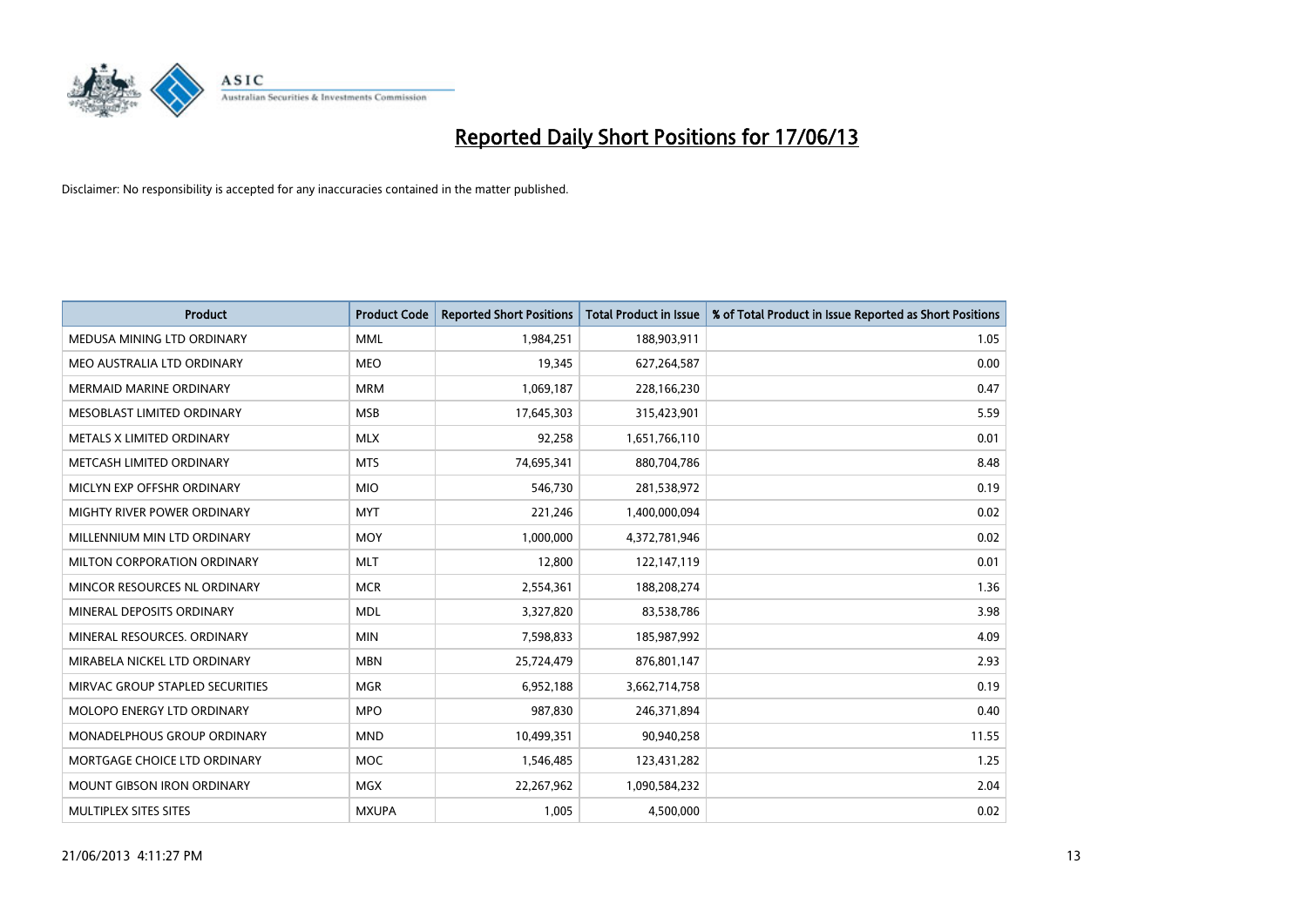

| <b>Product</b>                | <b>Product Code</b> | <b>Reported Short Positions</b> | <b>Total Product in Issue</b> | % of Total Product in Issue Reported as Short Positions |
|-------------------------------|---------------------|---------------------------------|-------------------------------|---------------------------------------------------------|
| MURCHISON METALS LTD ORDINARY | <b>MMX</b>          | 3,443,035                       | 450,497,346                   | 0.76                                                    |
| MYER HOLDINGS LTD ORDINARY    | <b>MYR</b>          | 82,740,565                      | 583,594,551                   | 14.18                                                   |
| MYSTATE LIMITED ORDINARY      | <b>MYS</b>          | 18,112                          | 87,153,047                    | 0.02                                                    |
| NATIONAL AUST, BANK ORDINARY  | <b>NAB</b>          | 8,783,884                       | 2,343,067,725                 | 0.37                                                    |
| NAVITAS LIMITED ORDINARY      | <b>NVT</b>          | 13,477,314                      | 375,367,918                   | 3.59                                                    |
| NEON ENERGY LIMITED ORDINARY  | <b>NEN</b>          | 1,761,072                       | 549,937,848                   | 0.32                                                    |
| NEW HOPE CORPORATION ORDINARY | <b>NHC</b>          | 2,416,517                       | 830,563,352                   | 0.29                                                    |
| NEW STANDARD ENERGY ORDINARY  | <b>NSE</b>          | 428,754                         | 305,331,847                   | 0.14                                                    |
| NEWCREST MINING ORDINARY      | <b>NCM</b>          | 4,305,671                       | 766,510,971                   | 0.56                                                    |
| NEWS CORP A NON-VOTING CDI    | <b>NWSLV</b>        | 2,225,417                       | 1,516,712,125                 | 0.15                                                    |
| NEWS CORP B VOTING CDI        | <b>NWS</b>          | 627,577                         | 798,520,953                   | 0.08                                                    |
| NEXTDC LIMITED ORDINARY       | <b>NXT</b>          | 6,612,433                       | 173,102,288                   | 3.82                                                    |
| NEXUS ENERGY LIMITED ORDINARY | <b>NXS</b>          | 12,510,356                      | 1,329,821,159                 | 0.94                                                    |
| NIB HOLDINGS LIMITED ORDINARY | <b>NHF</b>          | 331,674                         | 439,004,182                   | 0.08                                                    |
| NIDO PETROLEUM ORDINARY       | <b>NDO</b>          | 42,500                          | 2,044,984,301                 | 0.00                                                    |
| NOBLE MINERAL RES ORDINARY    | <b>NMG</b>          | 2,385,726                       | 666,397,952                   | 0.36                                                    |
| NORFOLK GROUP ORDINARY        | <b>NFK</b>          | 50                              | 161,999,196                   | 0.00                                                    |
| NORTHERN IRON LTD ORDINARY    | <b>NFE</b>          | 1,617,401                       | 484,405,314                   | 0.33                                                    |
| NORTHERN STAR ORDINARY        | <b>NST</b>          | 6,920,139                       | 424,279,762                   | 1.63                                                    |
| NRW HOLDINGS LIMITED ORDINARY | <b>NWH</b>          | 27,796,786                      | 278,888,011                   | 9.97                                                    |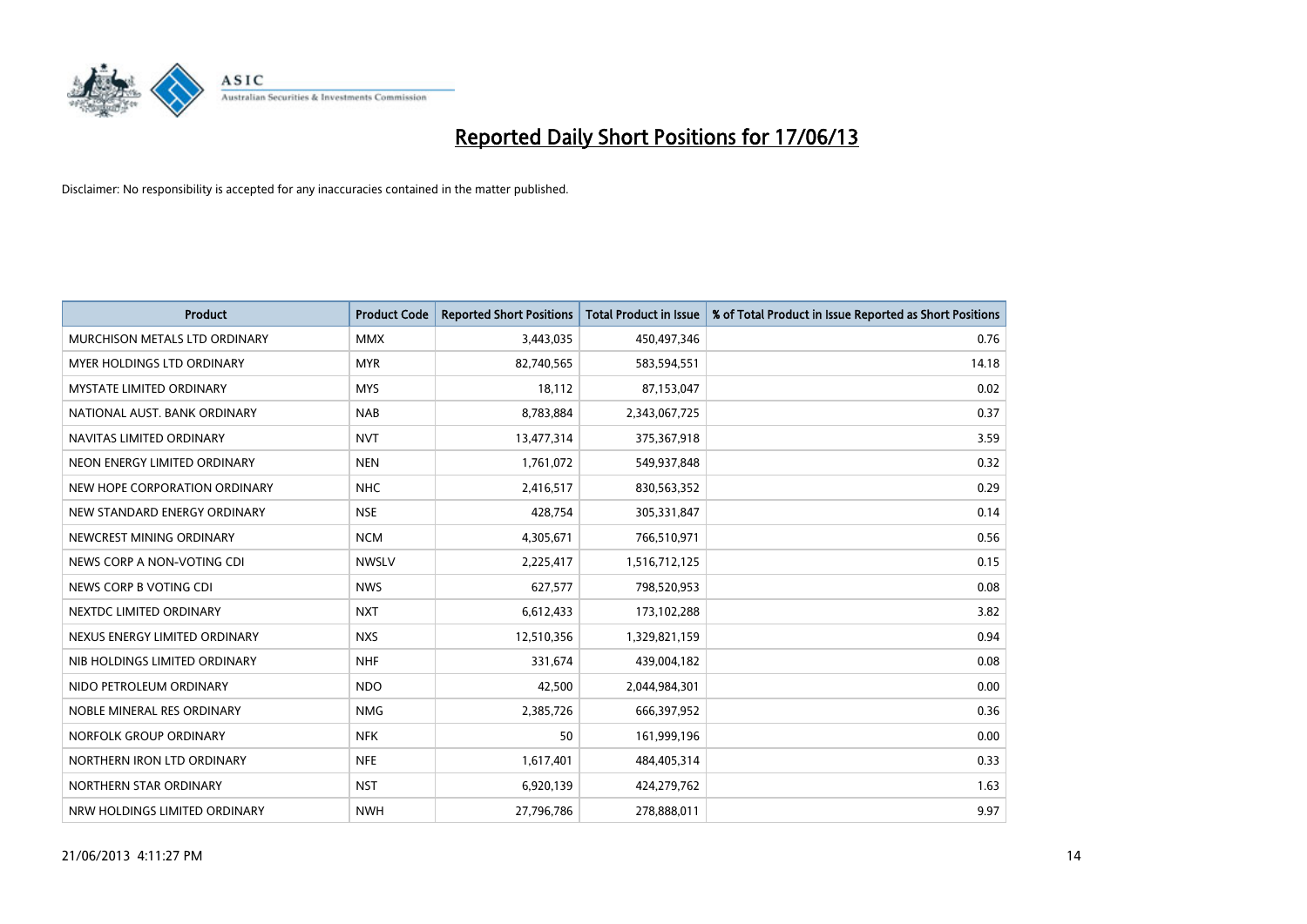

| <b>Product</b>                        | <b>Product Code</b> | <b>Reported Short Positions</b> | <b>Total Product in Issue</b> | % of Total Product in Issue Reported as Short Positions |
|---------------------------------------|---------------------|---------------------------------|-------------------------------|---------------------------------------------------------|
| NUCOAL RESOURCES LTD ORDINARY         | <b>NCR</b>          | 150,000                         | 768,612,354                   | 0.02                                                    |
| NUFARM LIMITED ORDINARY               | <b>NUF</b>          | 14,238,165                      | 262,954,040                   | 5.41                                                    |
| OCEANAGOLD CORP. CHESS DEPOSITARY INT | <b>OGC</b>          | 2,385,267                       | 293,574,586                   | 0.81                                                    |
| OIL SEARCH LTD ORDINARY               | OSH                 | 12,966,070                      | 1,340,018,530                 | 0.97                                                    |
| OM HOLDINGS LIMITED ORDINARY          | OMH                 | 3,371,757                       | 673,423,337                   | 0.50                                                    |
| ORICA LIMITED ORDINARY                | ORI                 | 7,824,235                       | 366,868,401                   | 2.13                                                    |
| ORIGIN ENERGY ORDINARY                | <b>ORG</b>          | 15,632,485                      | 1,097,961,871                 | 1.42                                                    |
| OROCOBRE LIMITED ORDINARY             | <b>ORE</b>          | 618,113                         | 117,745,140                   | 0.52                                                    |
| OROTONGROUP LIMITED ORDINARY          | ORL                 | 314,173                         | 40,880,902                    | 0.77                                                    |
| ORPHEUS ENERGY LTD ORDINARY           | <b>OEG</b>          | 67,200                          | 130,475,919                   | 0.05                                                    |
| OZ MINERALS ORDINARY                  | OZL                 | 8,948,607                       | 303,470,022                   | 2.95                                                    |
| PACIFIC BRANDS ORDINARY               | <b>PBG</b>          | 16,101,989                      | 912,915,695                   | 1.76                                                    |
| PALADIN ENERGY LTD ORDINARY           | <b>PDN</b>          | 105,579,633                     | 837,187,808                   | 12.61                                                   |
| PANAUST LIMITED ORDINARY              | <b>PNA</b>          | 8,458,795                       | 619,084,930                   | 1.37                                                    |
| PANORAMIC RESOURCES ORDINARY          | PAN                 | 536,899                         | 256,899,729                   | 0.21                                                    |
| PAPERLINX LIMITED ORDINARY            | <b>PPX</b>          | 47,906                          | 609,280,761                   | 0.01                                                    |
| PAPILLON RES LTD ORDINARY             | <b>PIR</b>          | 2,906,065                       | 336,978,210                   | 0.86                                                    |
| PATTIES FOODS LTD ORDINARY            | <b>PFL</b>          | 5,427                           | 139,065,639                   | 0.00                                                    |
| PEET LIMITED ORDINARY                 | <b>PPC</b>          | 3,660,768                       | 429,008,507                   | 0.85                                                    |
| PERILYA LIMITED ORDINARY              | PEM                 | 3,519                           | 769,316,426                   | 0.00                                                    |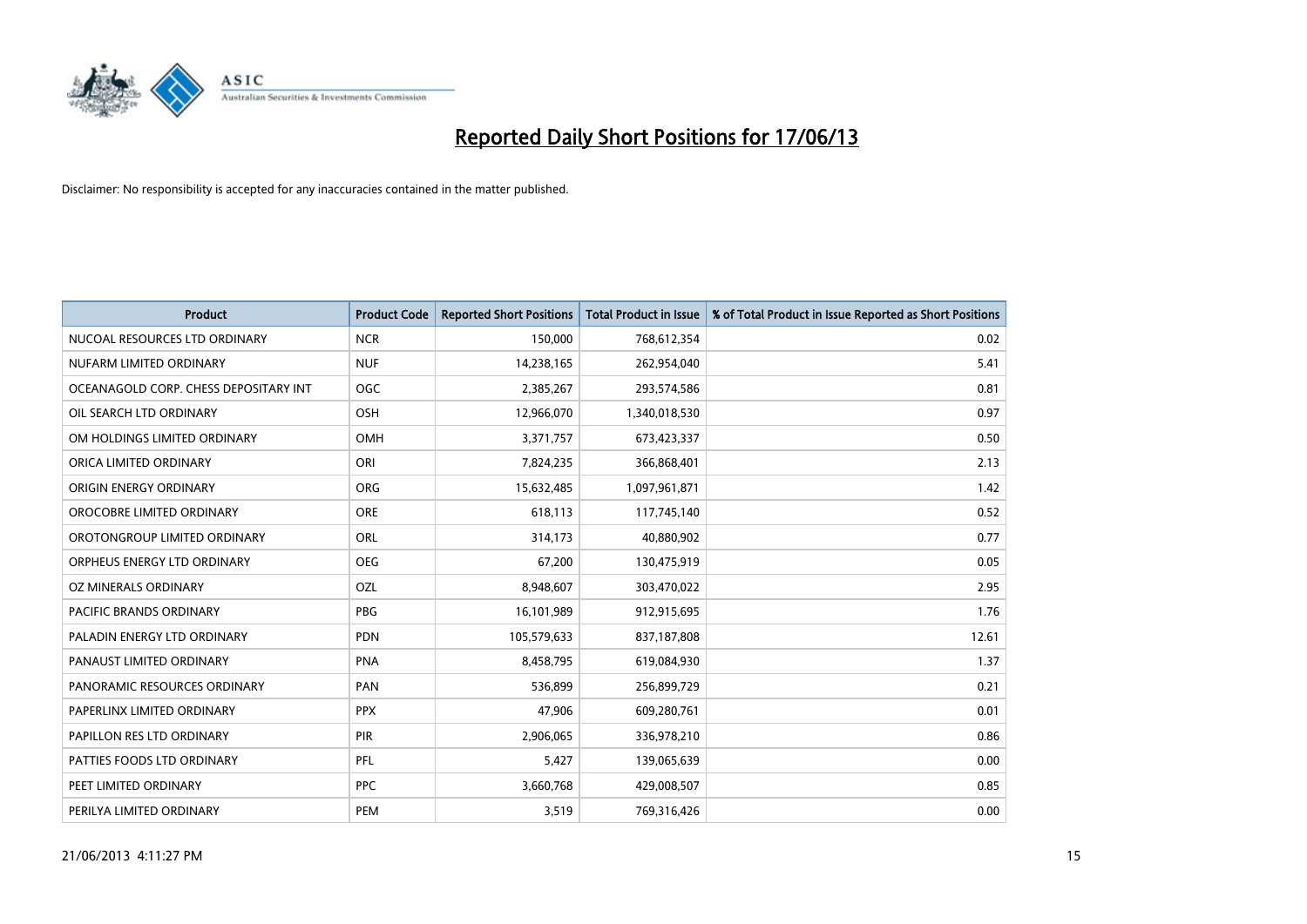

| <b>Product</b>                    | <b>Product Code</b> | <b>Reported Short Positions</b> | <b>Total Product in Issue</b> | % of Total Product in Issue Reported as Short Positions |
|-----------------------------------|---------------------|---------------------------------|-------------------------------|---------------------------------------------------------|
| PERPETUAL LIMITED ORDINARY        | PPT                 | 2,192,240                       | 41,980,678                    | 5.22                                                    |
| PERSEUS MINING LTD ORDINARY       | PRU                 | 11,889,600                      | 457,962,088                   | 2.60                                                    |
| PHARMAXIS LTD ORDINARY            | <b>PXS</b>          | 6,955,018                       | 308,543,389                   | 2.25                                                    |
| PLATINUM ASSET ORDINARY           | <b>PTM</b>          | 3,785,357                       | 577,895,695                   | 0.66                                                    |
| PLATINUM AUSTRALIA ORDINARY       | <b>PLA</b>          | 836,128                         | 504,968,043                   | 0.17                                                    |
| PMI GOLD CORP CDI 1:1             | <b>PVM</b>          | 232,274                         | 155,308,266                   | 0.15                                                    |
| PMP LIMITED ORDINARY              | <b>PMP</b>          | 28,840                          | 323,781,124                   | 0.01                                                    |
| PREMIER INVESTMENTS ORDINARY      | <b>PMV</b>          | 1,443,898                       | 155,260,478                   | 0.93                                                    |
| PRIMA BIOMED LTD ORDINARY         | <b>PRR</b>          | 343,262                         | 1,143,146,838                 | 0.03                                                    |
| PRIMARY HEALTH CARE ORDINARY      | <b>PRY</b>          | 18,413,676                      | 503,921,941                   | 3.65                                                    |
| PRIME MEDIA GRP LTD ORDINARY      | <b>PRT</b>          | 7,553                           | 366,330,303                   | 0.00                                                    |
| PROGRAMMED ORDINARY               | <b>PRG</b>          | 451,910                         | 118,179,696                   | 0.38                                                    |
| PURA VIDA ENERGY NL ORDINARY      | <b>PVD</b>          | 43,000                          | 76,303,514                    | 0.06                                                    |
| <b>QANTAS AIRWAYS ORDINARY</b>    | QAN                 | 25,688,327                      | 2,241,745,788                 | 1.15                                                    |
| OBE INSURANCE GROUP ORDINARY      | <b>OBE</b>          | 45,339,816                      | 1,200,007,416                 | 3.78                                                    |
| QRXPHARMA LTD ORDINARY            | <b>QRX</b>          | 983,524                         | 144,753,106                   | 0.68                                                    |
| <b>QUBE HOLDINGS LTD ORDINARY</b> | <b>QUB</b>          | 12,516,548                      | 928,965,547                   | 1.35                                                    |
| RAMELIUS RESOURCES ORDINARY       | <b>RMS</b>          | 11,448,072                      | 337,686,949                   | 3.39                                                    |
| RAMSAY HEALTH CARE ORDINARY       | <b>RHC</b>          | 1,784,524                       | 202,081,252                   | 0.88                                                    |
| RANGE RESOURCES LTD ORDINARY      | <b>RRS</b>          | 44,458                          | 2,853,862,345                 | 0.00                                                    |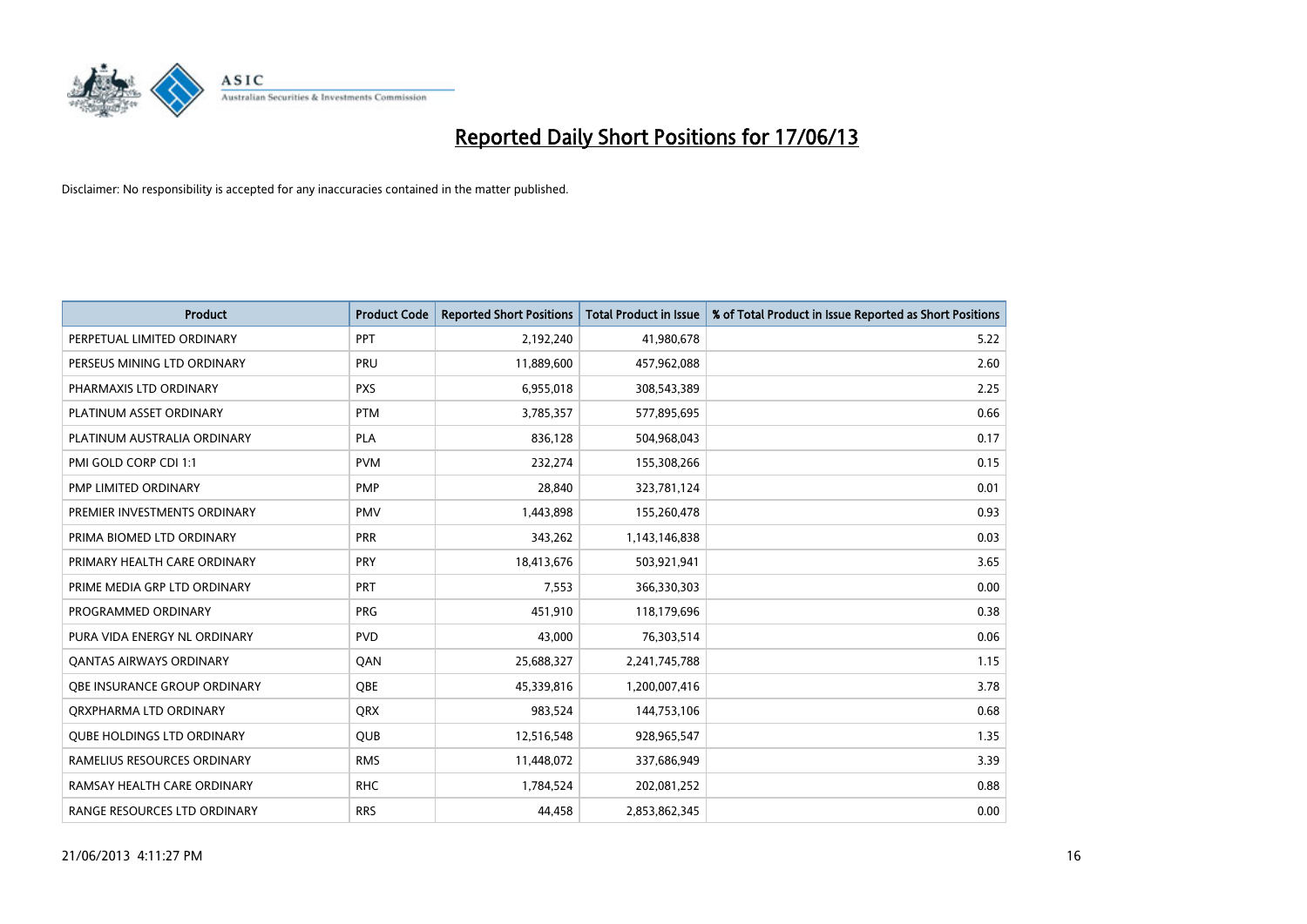

| <b>Product</b>                      | <b>Product Code</b> | <b>Reported Short Positions</b> | <b>Total Product in Issue</b> | % of Total Product in Issue Reported as Short Positions |
|-------------------------------------|---------------------|---------------------------------|-------------------------------|---------------------------------------------------------|
| <b>RCR TOMLINSON ORDINARY</b>       | <b>RCR</b>          | 2,291,021                       | 132,431,265                   | 1.73                                                    |
| <b>REA GROUP ORDINARY</b>           | <b>REA</b>          | 156,728                         | 131,714,699                   | 0.12                                                    |
| <b>RECKON LIMITED ORDINARY</b>      | <b>RKN</b>          | 451,000                         | 129,488,015                   | 0.35                                                    |
| <b>RED 5 LIMITED ORDINARY</b>       | <b>RED</b>          | 846,824                         | 135,488,008                   | 0.63                                                    |
| <b>RED FORK ENERGY ORDINARY</b>     | <b>RFE</b>          | 4,439,754                       | 388,551,719                   | 1.14                                                    |
| REDBANK ENERGY LTD ORDINARY         | <b>AEJ</b>          | 13                              | 786,287                       | 0.00                                                    |
| REDFLEX HOLDINGS ORDINARY           | <b>RDF</b>          | 12,403                          | 110,762,310                   | 0.01                                                    |
| REECE AUSTRALIA LTD. ORDINARY       | <b>REH</b>          | 349                             | 99,600,000                    | 0.00                                                    |
| <b>REGIS RESOURCES ORDINARY</b>     | <b>RRL</b>          | 16,286,663                      | 475,815,804                   | 3.42                                                    |
| RESMED INC CDI 10:1                 | <b>RMD</b>          | 11,951,881                      | 1,556,242,300                 | 0.77                                                    |
| RESOLUTE MINING ORDINARY            | <b>RSG</b>          | 2,065,884                       | 643,094,224                   | 0.32                                                    |
| <b>RESOURCE GENERATION ORDINARY</b> | <b>RES</b>          | 74                              | 284,698,002                   | 0.00                                                    |
| RETAIL FOOD GROUP ORDINARY          | <b>RFG</b>          | 1,608,193                       | 130,277,856                   | 1.23                                                    |
| REX MINERALS LIMITED ORDINARY       | <b>RXM</b>          | 1,527,622                       | 188,907,284                   | 0.81                                                    |
| <b>RHG LIMITED ORDINARY</b>         | <b>RHG</b>          | 584,550                         | 308,483,177                   | 0.19                                                    |
| RIALTO ENERGY ORDINARY              | <b>RIA</b>          | 41                              | 682,929,991                   | 0.00                                                    |
| RIDLEY CORPORATION ORDINARY         | <b>RIC</b>          | 1,021,295                       | 307,817,071                   | 0.33                                                    |
| RIO TINTO LIMITED ORDINARY          | <b>RIO</b>          | 4,894,470                       | 435,758,720                   | 1.12                                                    |
| ROBUST RESOURCES ORDINARY           | <b>ROL</b>          | 244                             | 88,139,423                    | 0.00                                                    |
| ROC OIL COMPANY ORDINARY            | <b>ROC</b>          | 2,089,677                       | 683,235,552                   | 0.31                                                    |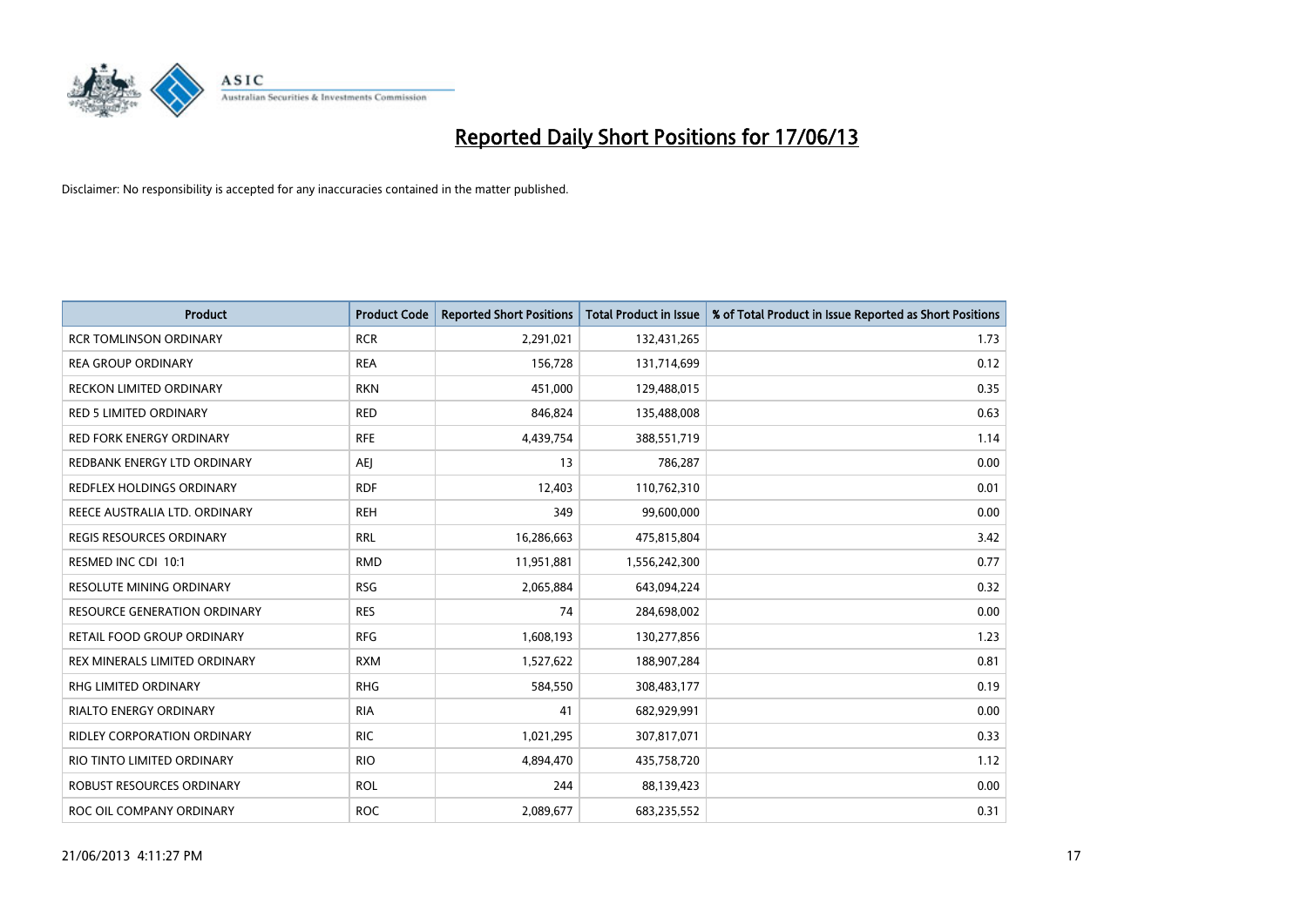

| <b>Product</b>                        | <b>Product Code</b> | <b>Reported Short Positions</b> | <b>Total Product in Issue</b> | % of Total Product in Issue Reported as Short Positions |
|---------------------------------------|---------------------|---------------------------------|-------------------------------|---------------------------------------------------------|
| <b>RURALCO HOLDINGS ORDINARY</b>      | <b>RHL</b>          | 12,818                          | 55,019,284                    | 0.02                                                    |
| SAI GLOBAL LIMITED ORDINARY           | SAI                 | 15,563,641                      | 209,440,120                   | 7.43                                                    |
| SALMAT LIMITED ORDINARY               | <b>SLM</b>          | 125,071                         | 159,812,799                   | 0.08                                                    |
| SAMSON OIL & GAS LTD ORDINARY         | SSN                 | 461,400                         | 2,114,831,858                 | 0.02                                                    |
| SANDFIRE RESOURCES ORDINARY           | <b>SFR</b>          | 4,514,067                       | 155,640,968                   | 2.90                                                    |
| SANTANA MINERALS LTD ORDINARY         | SMI                 | 488,715                         | 97,725,799                    | 0.50                                                    |
| <b>SANTOS LTD ORDINARY</b>            | <b>STO</b>          | 4,287,051                       | 964,315,451                   | 0.44                                                    |
| SARACEN MINERAL ORDINARY              | SAR                 | 15,867,863                      | 595,263,186                   | 2.67                                                    |
| SCA PROPERTY GROUP STAPLED SECURITIES | <b>SCP</b>          | 31,583,738                      | 585,455,114                   | 5.39                                                    |
| SEDGMAN LIMITED ORDINARY              | <b>SDM</b>          | 650,084                         | 220,368,310                   | 0.29                                                    |
| SEEK LIMITED ORDINARY                 | <b>SEK</b>          | 19,810,802                      | 337,833,019                   | 5.86                                                    |
| SELECT HARVESTS ORDINARY              | SHV                 | 114,157                         | 57,462,851                    | 0.20                                                    |
| SENEX ENERGY LIMITED ORDINARY         | <b>SXY</b>          | 15,304,954                      | 1,140,804,837                 | 1.34                                                    |
| SERVCORP LIMITED ORDINARY             | SRV                 | 691                             | 98,432,275                    | 0.00                                                    |
| SERVICE STREAM ORDINARY               | <b>SSM</b>          | 477,216                         | 283,418,867                   | 0.17                                                    |
| SEVEN GROUP HOLDINGS ORDINARY         | <b>SVW</b>          | 3,171,554                       | 308,160,281                   | 1.03                                                    |
| SEVEN WEST MEDIA LTD ORDINARY         | SWM                 | 6,831,773                       | 999,160,872                   | 0.68                                                    |
| SHINE CORPORATE ORDINARY              | SHJ                 | 40,000                          | 155,000,000                   | 0.03                                                    |
| SIGMA PHARMACEUTICAL ORDINARY         | <b>SIP</b>          | 8,379,959                       | 1,142,079,824                 | 0.73                                                    |
| <b>SILEX SYSTEMS ORDINARY</b>         | <b>SLX</b>          | 2,015,309                       | 170,249,150                   | 1.18                                                    |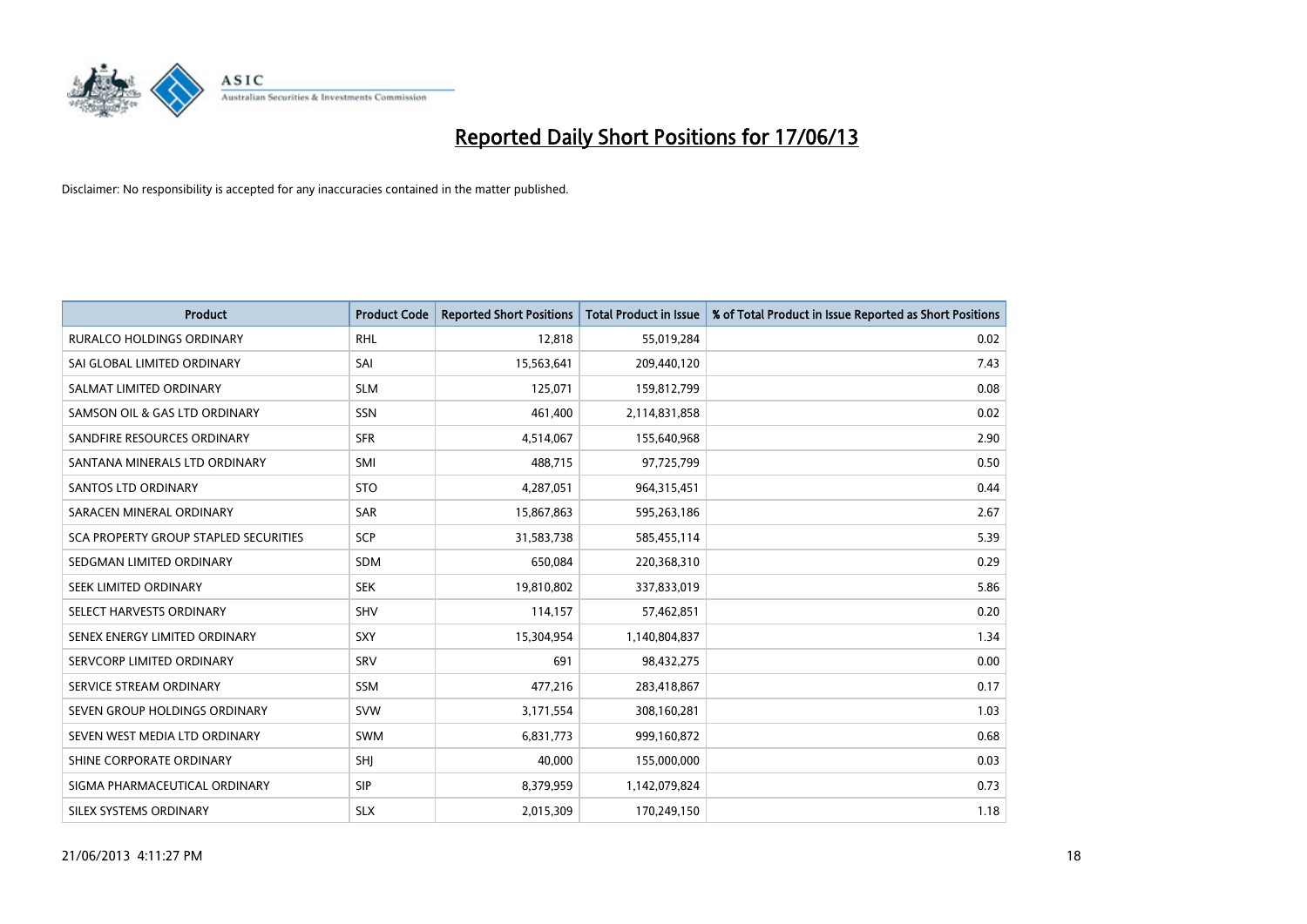

| <b>Product</b>                           | <b>Product Code</b> | <b>Reported Short Positions</b> | Total Product in Issue | % of Total Product in Issue Reported as Short Positions |
|------------------------------------------|---------------------|---------------------------------|------------------------|---------------------------------------------------------|
| SILVER CHEF LIMITED ORDINARY             | <b>SIV</b>          | 6.855                           | 28,762,745             | 0.02                                                    |
| SILVER LAKE RESOURCE ORDINARY            | <b>SLR</b>          | 9,771,368                       | 379,048,750            | 2.58                                                    |
| SIMS METAL MGMT LTD ORDINARY             | SGM                 | 8,316,457                       | 204,309,387            | 4.07                                                    |
| SINGAPORE TELECOMM. CHESS DEPOSITARY INT | <b>SGT</b>          | 1,247,826                       | 190,396,091            | 0.66                                                    |
| SIRIUS RESOURCES NL ORDINARY             | <b>SIR</b>          | 2,248,422                       | 224,870,167            | 1.00                                                    |
| SIRTEX MEDICAL ORDINARY                  | <b>SRX</b>          | 777,953                         | 55,768,136             | 1.39                                                    |
| SKILLED GROUP LTD ORDINARY               | <b>SKE</b>          | 4,448,083                       | 233,533,526            | 1.90                                                    |
| <b>SLATER &amp; GORDON ORDINARY</b>      | SGH                 | 6,093                           | 194,073,908            | 0.00                                                    |
| SMS MANAGEMENT, ORDINARY                 | <b>SMX</b>          | 2,129,388                       | 69,378,477             | 3.07                                                    |
| SONIC HEALTHCARE ORDINARY                | <b>SHL</b>          | 9,558,892                       | 396,795,181            | 2.41                                                    |
| SOUL PATTINSON (W.H) ORDINARY            | SOL                 | 4,787                           | 239,395,320            | 0.00                                                    |
| SP AUSNET STAPLED SECURITIES             | <b>SPN</b>          | 21,233,998                      | 3,367,543,113          | 0.63                                                    |
| SPARK INFRASTRUCTURE STAPLED NOTE & UNIT | SKI                 | 47,485,248                      | 1,326,734,264          | 3.58                                                    |
| SPDR 200 FUND ETF UNITS                  | <b>STW</b>          | 97,535                          | 45,951,346             | 0.21                                                    |
| SPECIALTY FASHION ORDINARY               | <b>SFH</b>          | 1,505,235                       | 192,236,121            | 0.78                                                    |
| ST BARBARA LIMITED ORDINARY              | SBM                 | 21,371,377                      | 488,074,077            | 4.38                                                    |
| STARPHARMA HOLDINGS ORDINARY             | SPL                 | 13,882,189                      | 283,665,948            | 4.89                                                    |
| STHN CROSS MEDIA ORDINARY                | <b>SXL</b>          | 8,864,214                       | 704,858,524            | 1.26                                                    |
| STOCKLAND UNITS/ORD STAPLED              | SGP                 | 9,188,299                       | 2,305,750,747          | 0.40                                                    |
| STRAITS RES LTD. ORDINARY                | <b>SRO</b>          | 31,522                          | 1,164,150,159          | 0.00                                                    |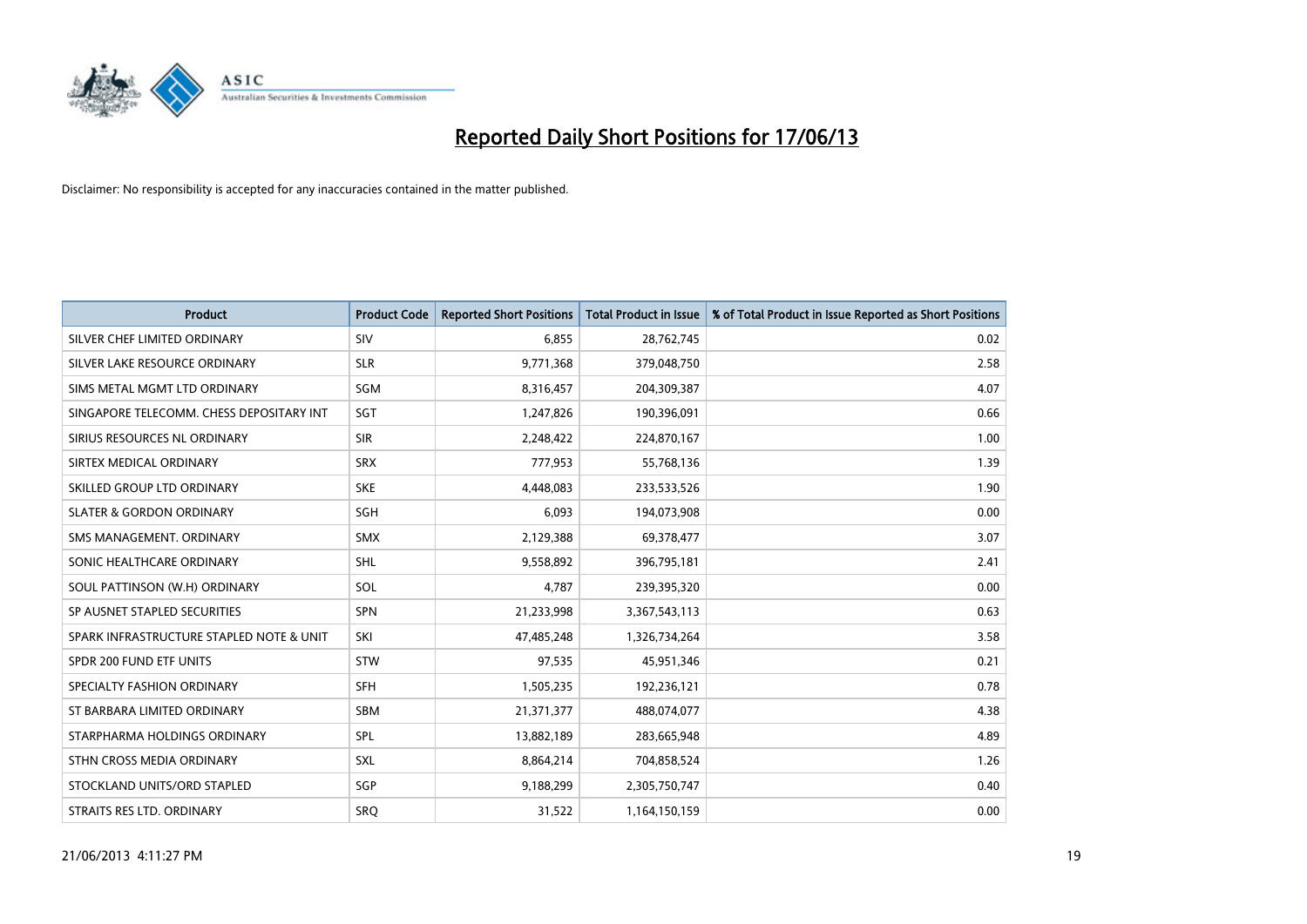

| <b>Product</b>                     | <b>Product Code</b> | <b>Reported Short Positions</b> | <b>Total Product in Issue</b> | % of Total Product in Issue Reported as Short Positions |
|------------------------------------|---------------------|---------------------------------|-------------------------------|---------------------------------------------------------|
| <b>STW COMMUNICATIONS ORDINARY</b> | SGN                 | 313,467                         | 403,828,512                   | 0.08                                                    |
| SUNCORP GROUP LTD ORDINARY         | <b>SUN</b>          | 3,038,925                       | 1,286,600,980                 | 0.24                                                    |
| SUNDANCE ENERGY ORDINARY           | <b>SEA</b>          | 2,220,855                       | 460,785,024                   | 0.48                                                    |
| SUNDANCE RESOURCES ORDINARY        | SDL                 | 47,188,037                      | 3,072,110,985                 | 1.54                                                    |
| SUNLAND GROUP LTD ORDINARY         | <b>SDG</b>          | 18,391                          | 189,417,674                   | 0.01                                                    |
| SUPER RET REP LTD ORDINARY         | SUL                 | 975,751                         | 196,472,811                   | 0.50                                                    |
| SYD AIRPORT STAPLED US PROHIBIT.   | <b>SYD</b>          | 17,127,526                      | 1,861,210,782                 | 0.92                                                    |
| SYRAH RESOURCES ORDINARY           | <b>SYR</b>          | 660,614                         | 147,767,623                   | 0.45                                                    |
| TABCORP HOLDINGS LTD ORDINARY      | <b>TAH</b>          | 18,700,165                      | 744,885,690                   | 2.51                                                    |
| TANAMI GOLD NL ORDINARY            | <b>TAM</b>          | 545,068                         | 587,548,523                   | 0.09                                                    |
| TAP OIL LIMITED ORDINARY           | <b>TAP</b>          | 666,569                         | 241,608,606                   | 0.28                                                    |
| TASSAL GROUP LIMITED ORDINARY      | <b>TGR</b>          | 283                             | 146,304,404                   | 0.00                                                    |
| TATTS GROUP LTD ORDINARY           | <b>TTS</b>          | 13,139,016                      | 1,402,708,406                 | 0.94                                                    |
| TELECOM CORPORATION ORDINARY       | <b>TEL</b>          | 10,196,332                      | 1,817,088,869                 | 0.56                                                    |
| TELSTRA CORPORATION, ORDINARY      | <b>TLS</b>          | 38,851,293                      | 12,443,074,357                | 0.31                                                    |
| TEN NETWORK HOLDINGS ORDINARY      | <b>TEN</b>          | 104,746,277                     | 2,586,970,845                 | 4.05                                                    |
| TERANGA GOLD CORP CDI 1:1          | <b>TGZ</b>          | 5,056                           | 133,275,603                   | 0.00                                                    |
| THE REJECT SHOP ORDINARY           | <b>TRS</b>          | 1,716,092                       | 28,808,248                    | 5.96                                                    |
| THORN GROUP LIMITED ORDINARY       | <b>TGA</b>          | 2,265,721                       | 147,584,880                   | 1.54                                                    |
| TIGER RESOURCES ORDINARY           | <b>TGS</b>          | 3,378,304                       | 674,770,269                   | 0.50                                                    |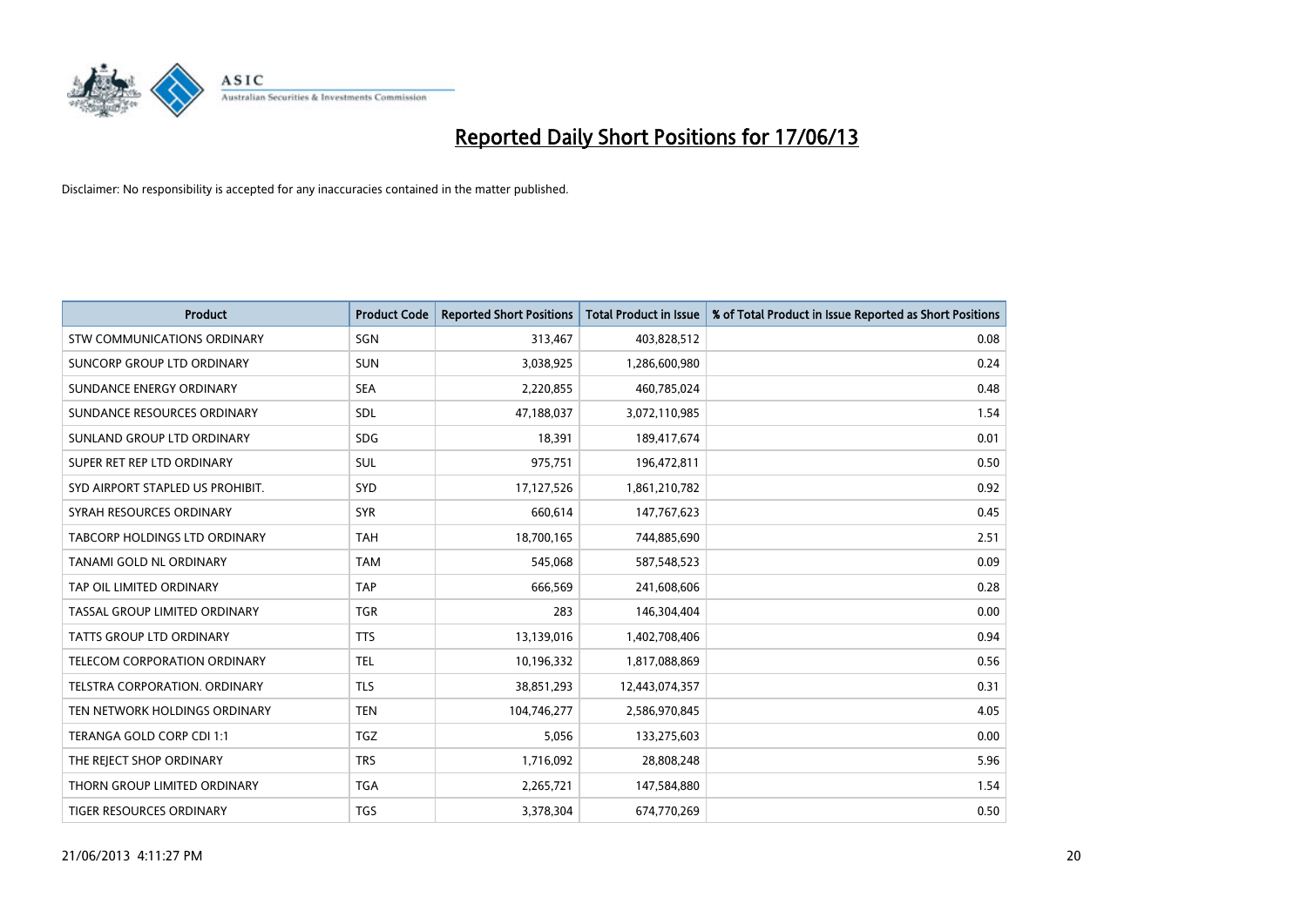

| <b>Product</b>                       | <b>Product Code</b> | <b>Reported Short Positions</b> | <b>Total Product in Issue</b> | % of Total Product in Issue Reported as Short Positions |
|--------------------------------------|---------------------|---------------------------------|-------------------------------|---------------------------------------------------------|
| TOLL HOLDINGS LTD ORDINARY           | <b>TOL</b>          | 32,011,846                      | 717,133,875                   | 4.46                                                    |
| TOX FREE SOLUTIONS ORDINARY          | <b>TOX</b>          | 1,026,815                       | 129,607,453                   | 0.79                                                    |
| TPG TELECOM LIMITED ORDINARY         | <b>TPM</b>          | 346,468                         | 793,808,141                   | 0.04                                                    |
| TRADE ME GROUP ORDINARY              | <b>TME</b>          | 389,577                         | 396,017,568                   | 0.10                                                    |
| <b>TRANSFIELD SERVICES ORDINARY</b>  | <b>TSE</b>          | 19,674,567                      | 512,457,716                   | 3.84                                                    |
| TRANSPACIFIC INDUST, ORDINARY        | <b>TPI</b>          | 1,600,129                       | 1,578,563,490                 | 0.10                                                    |
| TRANSURBAN GROUP TRIPLE STAPLED SEC. | <b>TCL</b>          | 6,159,724                       | 1,481,594,818                 | 0.42                                                    |
| TREASURY WINE ESTATE ORDINARY        | <b>TWE</b>          | 17,260,957                      | 647,227,144                   | 2.67                                                    |
| TROY RESOURCES LTD ORDINARY          | <b>TRY</b>          | 4,685,736                       | 91,318,649                    | 5.13                                                    |
| <b>UGL LIMITED ORDINARY</b>          | UGL                 | 12,062,137                      | 166,511,240                   | 7.24                                                    |
| UNILIFE CORPORATION CDI 6:1          | <b>UNS</b>          | 41,792                          | 253,868,418                   | 0.02                                                    |
| UXC LIMITED ORDINARY                 | <b>UXC</b>          | 594,808                         | 308,806,649                   | 0.19                                                    |
| <b>VIRGIN AUS HLDG LTD ORDINARY</b>  | <b>VAH</b>          | 78,876,035                      | 2,581,231,776                 | 3.06                                                    |
| VIRTUS HEALTH LTD ORDINARY           | <b>VRT</b>          | 449,619                         | 79,536,601                    | 0.57                                                    |
| <b>VNGD AUS SHARES ETF UNITS</b>     | VAS                 | 773                             | 6,233,376                     | 0.01                                                    |
| <b>VOCUS COMMS LTD ORDINARY</b>      | <b>VOC</b>          | 74,416                          | 78,539,890                    | 0.09                                                    |
| WATPAC LIMITED ORDINARY              | <b>WTP</b>          | 151,921                         | 184,332,526                   | 0.08                                                    |
| <b>WDS LIMITED ORDINARY</b>          | <b>WDS</b>          | $\overline{7}$                  | 144,740,614                   | 0.00                                                    |
| WEBJET LIMITED ORDINARY              | <b>WEB</b>          | 986,911                         | 79,397,959                    | 1.24                                                    |
| WESFARMERS LIMITED ORDINARY          | <b>WES</b>          | 24,260,628                      | 1,006,669,957                 | 2.41                                                    |